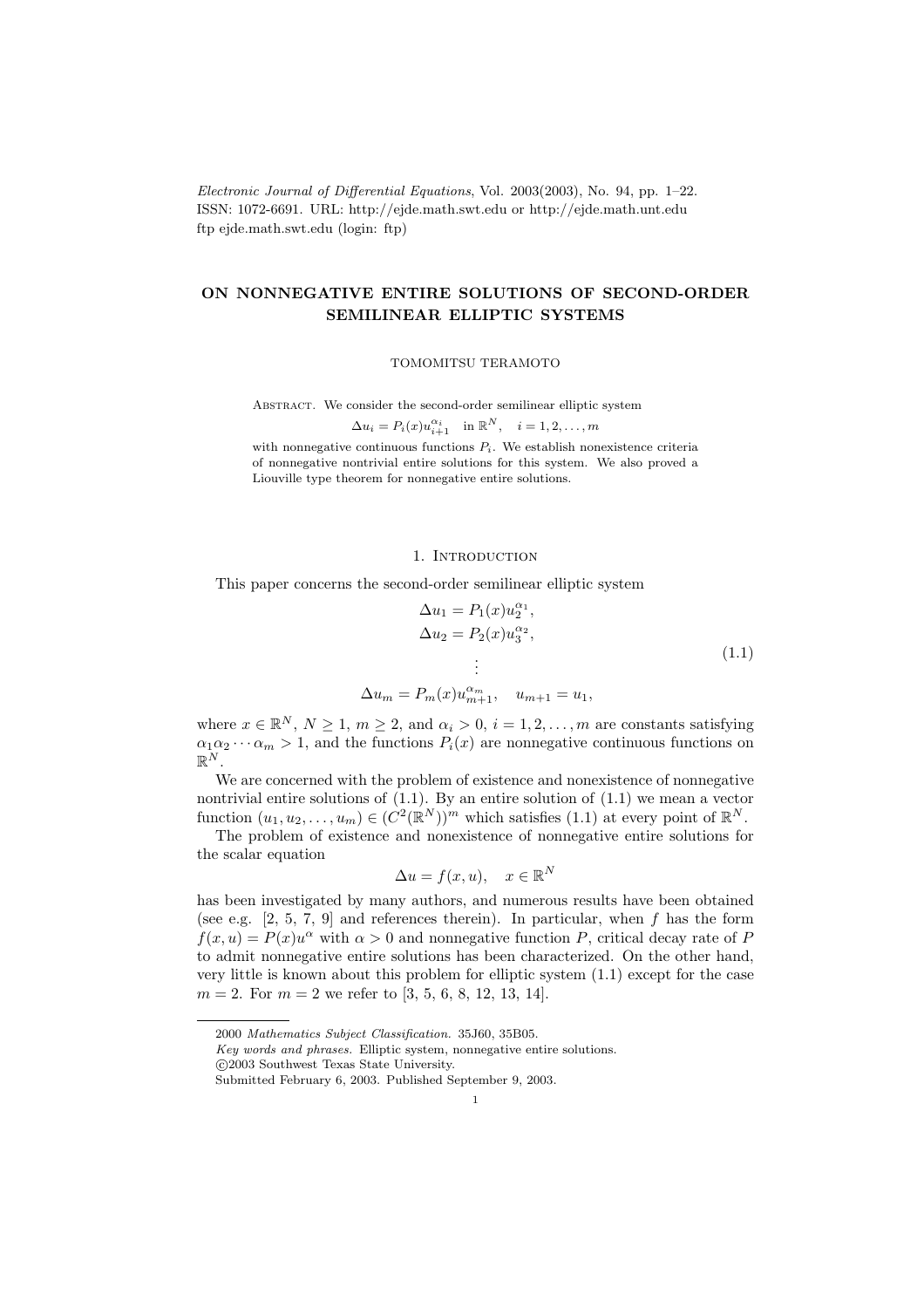In [3, 12, 14], the system  $(1.1)$  with  $m = 2$  has been considered under the conditions  $\alpha_i \geq 1$ ,  $i = 1, 2$ , and nonexistence criteria of nonnegative nontrivial entire solutions have been obtained. The result is described roughly as follows:

**Theorem 1.1.** Let  $N \geq 3$ ,  $m = 2$  and  $\alpha_i \geq 1$ ,  $i = 1, 2$ . Suppose that  $P_i$ ,  $i = 1, 2$ , satisfy

$$
P_i(x) \ge \frac{C_i}{|x|^{\lambda_i}}, \quad |x| \ge r_0 > 0, \quad i = 1, 2,
$$
\n(1.2)

where  $C_i > 0$  and  $\lambda_i$ ,  $i = 1, 2$ , are constants. If  $(\lambda_1, \lambda_2)$  satisfies

$$
\lambda_1 - 2 + \alpha_1(\lambda_2 - 2) \le 0 \quad or \quad \lambda_2 - 2 + \alpha_2(\lambda_1 - 2) \le 0,
$$
 (1.3)

then the system  $(1.1)$  does not possess any nonnegative nontrivial entire solutions.

However, if  $\alpha_1$  or  $\alpha_2$  is less than 1, Theorem 1.1 cannot derive any information about the nonnegative nontrivial entire solutions. Recently, Teramoto and Usami [13] have proved a Liouville type theorem for nonnegative entire solutions of (1.1) with  $m = 2$  under the condition  $\alpha_1 \alpha_2 > 1$ . The result is described as follows:

**Theorem 1.2.** Let  $N \ge 3, m = 2, \alpha_1 \alpha_2 > 1, 0 < \alpha_1 < 1$ . Suppose that  $P_i$ ,  $i = 1, 2$ , satisfy (1.2) for some constants  $\lambda_i$ ,  $i = 1, 2$ . If  $(\lambda_1, \lambda_2)$  satisfies

$$
\lambda_1 - 2 + \alpha_1(\lambda_2 - 2) \le 0,
$$

then the system  $(1.1)$  does not possess nonnegative nontrivial entire solutions satisfying

$$
u_1(x) = O(\exp |x|^{\rho})
$$
 as  $|x| \to \infty$  for some  $\rho > 0$ .

The aim of this paper is to extend Theorems 1.1 and 1.2 to the system (1.1) with  $m \geq 3$ .

Let us introduce some notation used throughout this paper. For any sequence  $\{s_1, s_2, \ldots, s_m\}$ , we assume that  $s_{m+j} = s_j$ ,  $j = 1, 2, \ldots$ ; that is, the suffixes should be taken in the sense of  $\mathbb{Z}/m\mathbb{Z}$ . Denote

$$
A = \alpha_1 \alpha_2 \cdots \alpha_m.
$$

For real constants  $\lambda_1, \lambda_2, \ldots, \lambda_m$ , we put

$$
\Lambda_{i} = \lambda_{i} - 2 + (\lambda_{i+1} - 2)\alpha_{i} + (\lambda_{i+2} - 2)\alpha_{i}\alpha_{i+1} + \dots
$$
  
+  $(\lambda_{i+m-1} - 2)\alpha_{i}\alpha_{i+1}\alpha_{i+2}\dots\alpha_{i+m-2}$   
=  $\lambda_{i} - 2 + \sum_{j=1}^{m-1} \left\{ (\lambda_{i+j} - 2) \prod_{k=0}^{j-1} \alpha_{i+k} \right\}, \quad i = 1, 2, \dots, m,$  (1.4)

and

$$
\beta_i = \frac{\Lambda_i}{A - 1}, \quad i = 1, 2, \dots, m. \tag{1.5}
$$

Since our assumptions imposed on  $P_i$ ,  $1 \leq i \leq m$ , essentially take the forms

$$
\liminf_{|x| \to \infty} |x|^{\lambda_i} P_i(x) > 0 \quad \text{or} \quad \limsup_{|x| \to \infty} |x|^{\lambda_i} P_i(x) < \infty,
$$

all our results are formulated by means of the numbers  $\lambda_i$ ,  $\Lambda_i$ ,  $\beta_i$ ,  $1 \le i \le m$ .

This paper is organized as follows. In Section 2, we give nonexistence criteria of nonnegative nontrivial entire solutions of (1.1). In Section 3, to show the sharpness of our nonexistence criteria we give existence theorems of positive entire solutions for  $(1.1)$  under the assumption that  $P_i$  have radial symmetry. In the final section (Section 4), we prove a Liouville type theorem for nonnegative entire solutions.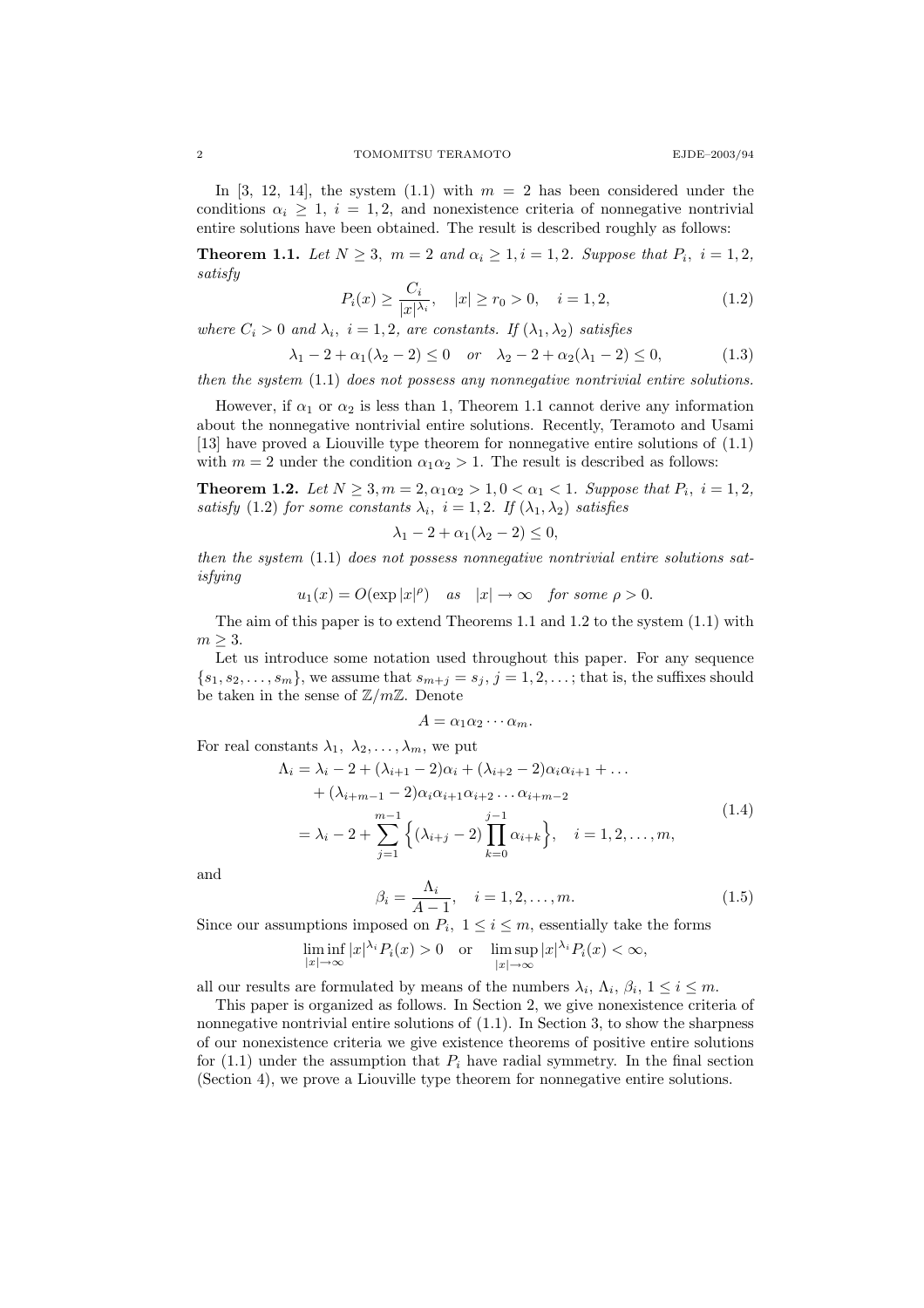#### 2. A priori estimate and nonexistence results

2.1. Growth estimate of nonnegative entire solutions. In this subsection, we study the estimate for nonnegative entire solutions of (1.1) which will play an important role to prove nonexistence theorems for nonnegative nontrivial entire solutions.

For a nonnegative function v defined on  $\mathbb{R}^N$ , we denote its spherical mean over the sphere  $|x| = r$ ,  $r > 0$ ,  $\bar{v}(r)$  by

$$
\bar{v}(r)=\frac{1}{\omega_Nr^{N-1}}\int_{|x|=r}v(x)\,dS,
$$

where dS denotes the volume element in the surface integral,  $\omega_N$  is the surface area of the unit sphere in  $\mathbb{R}^N$ . Moreover we introduce the function  $\hat{P}(r)$ ,  $r \geq 0$ , by

$$
\hat{P}(r) = \begin{cases} \left(\frac{1}{\omega_N r^{N-1}} \int_{|x|=r} P(x)^{-\frac{\alpha'}{\alpha}} dS\right)^{-\alpha/\alpha'}, & \alpha > 1, \\ \min_{|x|=r} P(x), & \alpha = 1, \end{cases}
$$
\n(2.1)

where  $1/\alpha + 1/\alpha' = 1$ . We set  $\hat{P}(r) = 0$  if  $\int_{|x|=r} P(x)^{-\alpha'/\alpha} dS = \infty$ . We note that  $\hat{P} = P$  when P has radial symmetry. We have the following well-known result (see [2, p.654], [9, p.508] and [10, p.70]).

**Lemma 2.1.** Let  $\alpha_i \geq 1$ ,  $i = 1, 2, \ldots, m$ , and  $(u_1, u_2, \ldots, u_m)$  be a nonnegative entire solution of (1.1). Then its spherical mean  $(\bar{u}_1, \bar{u}_2, \ldots, \bar{u}_m)$  satisfies system of ordinary differential inequalities

$$
(r^{N-1}\bar{u}'_i(r))' \ge r^{N-1}\hat{P}_i(r)\bar{u}_{i+1}(r)^{\alpha_i}, \quad r > 0,
$$
  

$$
\bar{u}'_i(0) = 0,
$$
 (2.2)

where  $i = 1, 2, \ldots, m$ .

Our main result is as follows.

**Theorem 2.2.** Let  $N \geq 3$ ,  $\alpha_i \geq 1$ ,  $i = 1, 2, \ldots, m$ , and  $A > 1$ . Suppose that  $P_i$ ,  $i = 1, 2, \ldots, m$ , satisfy

$$
\liminf_{|x| \to \infty} |x|^{\lambda_i} P_i(x) > 0,
$$
\n(2.3)

where  $\lambda_i, i = 1, 2, \ldots, m$ , are constants. Let  $(u_1, u_2, \ldots, u_m)$  be a nonnegative entire solution of (1.1). Then  $u_i$ ,  $i = 1, 2, \ldots, m$ , satisfy

$$
u_i(x) \leq C_i |x|^{\beta_i} \quad at \infty ,
$$

where  $C_i > 0$  are constants and  $\beta_i$  are defined by (1.5).

Assume that (2.3) holds. Then there are constants  $C_i > 0$ ,  $i = 1, 2, ..., m$ , and  $R_0 > 0$  such that

$$
P_i(x) \ge \frac{C_i}{|x|^{\lambda_i}}, \quad |x| \ge R_0, \quad i = 1, 2, \dots, m.
$$

So we can see that  $\hat{P}_i$ ,  $i = 1, 2, ..., m$ , defined by (2.1) satisfy

$$
\hat{P}_i(r) \ge \frac{C_i}{r^{\lambda_i}}, \quad r \ge R_0.
$$
\n(2.4)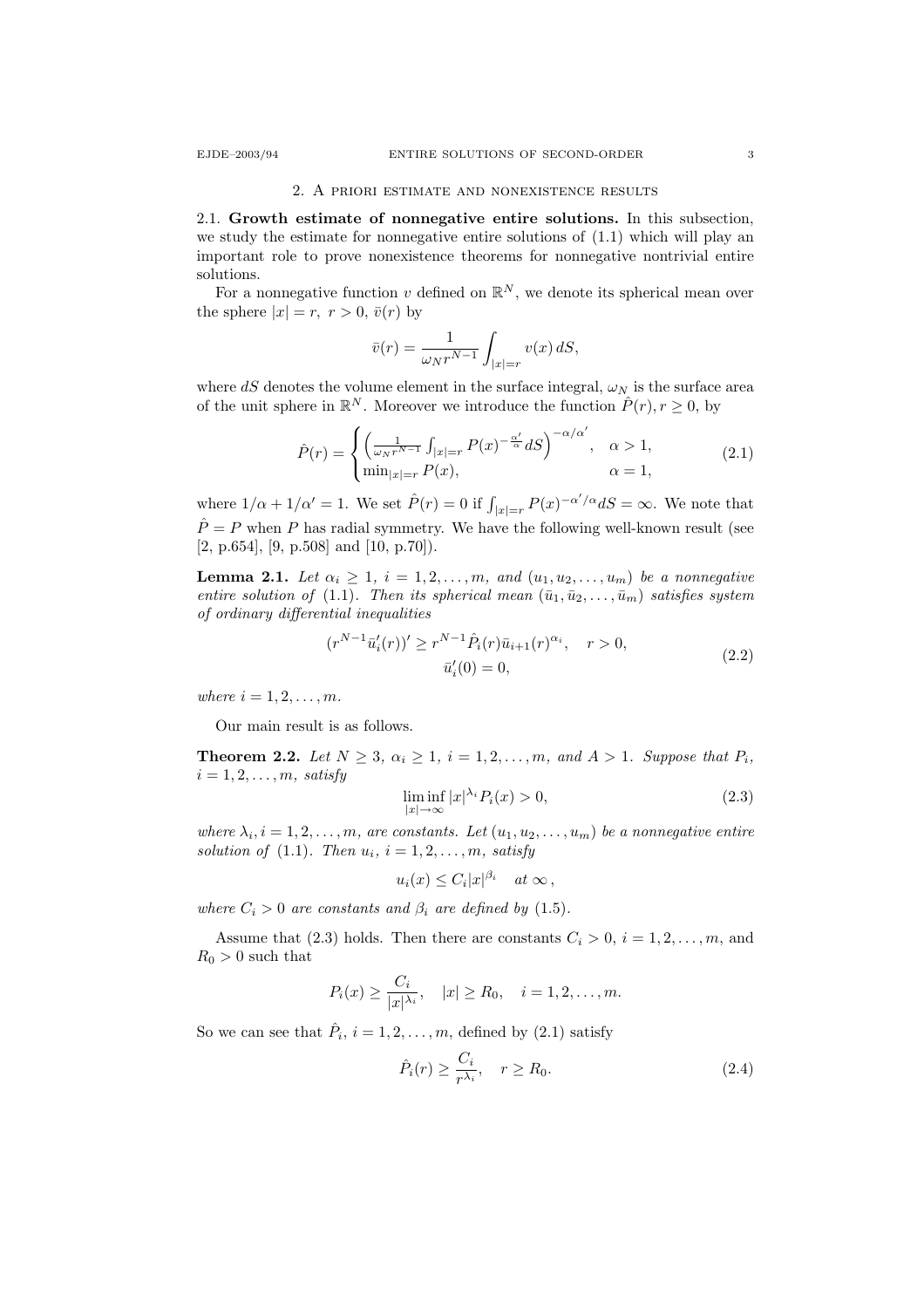*Proof of Theorem 2.2.* Let  $(u_1, u_2, \ldots, u_m)$  be a nonnegative entire solution of (1.1). We may assume that  $(u_1, u_2, \ldots, u_m) \neq (0, 0, \ldots, 0)$ . Then, by Lemma 2.1, its spherical mean  $(\bar{u}_1, \bar{u}_2, \dots, \bar{u}_m)$  satisfies the system of ordinary differential inequalities (2.2).

Integrating  $(2.2)$  over  $[0, r]$ , we have

$$
\bar{u}'_i(r) \ge r^{1-N} \int_0^r s^{N-1} \hat{P}_i(s) \bar{u}_{i+1}(s)^{\alpha_i} ds, \quad i = 1, 2, ..., m.
$$

Hence, we see that  $\bar{u}'_i(r) \geq 0$  for  $r \geq 0$ . Integrating (2.2) twice over  $[R, r]$ ,  $R \geq 0$ and  $i = 1, 2, \ldots, m$ , we have

$$
\bar{u}_i(r) \ge \bar{u}_i(R) + \frac{1}{N-2} \int_R^r s \left[ 1 - \left(\frac{s}{r}\right)^{N-2} \right] \hat{P}_i(s) \bar{u}_{i+1}(s)^{\alpha_i} ds. \tag{2.5}
$$

Since  $(u_1, u_2, \ldots, u_m)$  is nonnegative and nontrivial, there exists a point  $x_* \in \mathbb{R}^N$ such that  $u_{i_0}(x_*) > 0$  for some  $i_0 \in \{1, 2, ..., m\}$ ; that is,  $\bar{u}_{i_0}(r_*) > 0$ ,  $r_* = |x_*|$ . We may assume that  $r_* \geq R_0$ . Therefore, we see from (2.5) with  $R = r_*$  that  $\bar{u}_i(r) > 0$  for  $r > r_*, i = 1, 2, ..., m$ .

First, we will show that

$$
\bar{u}_i(r) = O(r^{\beta_i}) \quad \text{as } r \to \infty, \quad i = 1, 2, \dots, m. \tag{2.6}
$$

Let us fix  $R > r_*$  arbitrarily. Using (2.4) and the inequality

$$
s[1 - (\frac{s}{r})^{N-2}] \ge \frac{N-2}{3^{N-2}}(r-s) \text{ for } R \le r \le 3R,
$$

in  $(2.5)$ , we have

$$
\bar{u}_i(r) \ge \bar{u}_i(R) + \frac{C_i}{3^{N-2}} \int_R^r s^{-\lambda_i} (r-s) \bar{u}_{i+1}(s)^{\alpha_i} ds
$$
  
 
$$
\ge \hat{C}_i R^{-\lambda_i} \int_R^r (r-s) \bar{u}_{i+1}(s)^{\alpha_i} ds,
$$

where  $R \le r \le 3R$  and  $\hat{C}_i$  are some positive constants independent of r and R. We put

$$
f_i(r;R) = \hat{C}_i R^{-\lambda_i} \int_R^r (r-s)\bar{u}_{i+1}(s)^{\alpha_i} ds, \quad R \le r \le 3R. \tag{2.7}
$$

For simplicity of notation we write  $f_i(r) = f_i(r; R)$  if there is no ambiguity. Clearly,  $f_i(r), i = 1, 2, \ldots, m$ , satisfy

$$
\bar{u}_i(r) \ge f_i(r), \quad f_i(R) = 0,
$$
  
\n $f'_i(r) \ge 0, \quad f'_i(R) = 0,$ 

and

$$
f_i''(r) = \hat{C}_i R^{-\lambda_i} \bar{u}_{i+1}(r)^{\alpha_i} \ge \hat{C}_i R^{-\lambda_i} f_{i+1}(r)^{\alpha_i}, \quad R \le r \le 3R.
$$
 (2.8)

From  $(2.7)$  and the monotonicity of  $\bar{u}_i$ , we see that

$$
f_i(r;R) \ge \frac{\hat{C}_i}{2} R^{-\lambda_i} \bar{u}_{i+1}(R)^{\alpha_i}(r-R)^2, \quad R \le r \le 3R. \tag{2.9}
$$

Let us fix  $i \in \{1, 2, ..., m\}$ . Multiplying (2.8) by  $f'_{i+1}(r) \geq 0$  and integrating by parts of the resulting inequality on  $[R, r]$ , we have

$$
f'_{i+1}(r)f'_{i}(r) \geq CR^{-\lambda_{i}}f_{i+1}(r)^{\alpha_{i}+1}, \quad R \leq r \leq 3R,
$$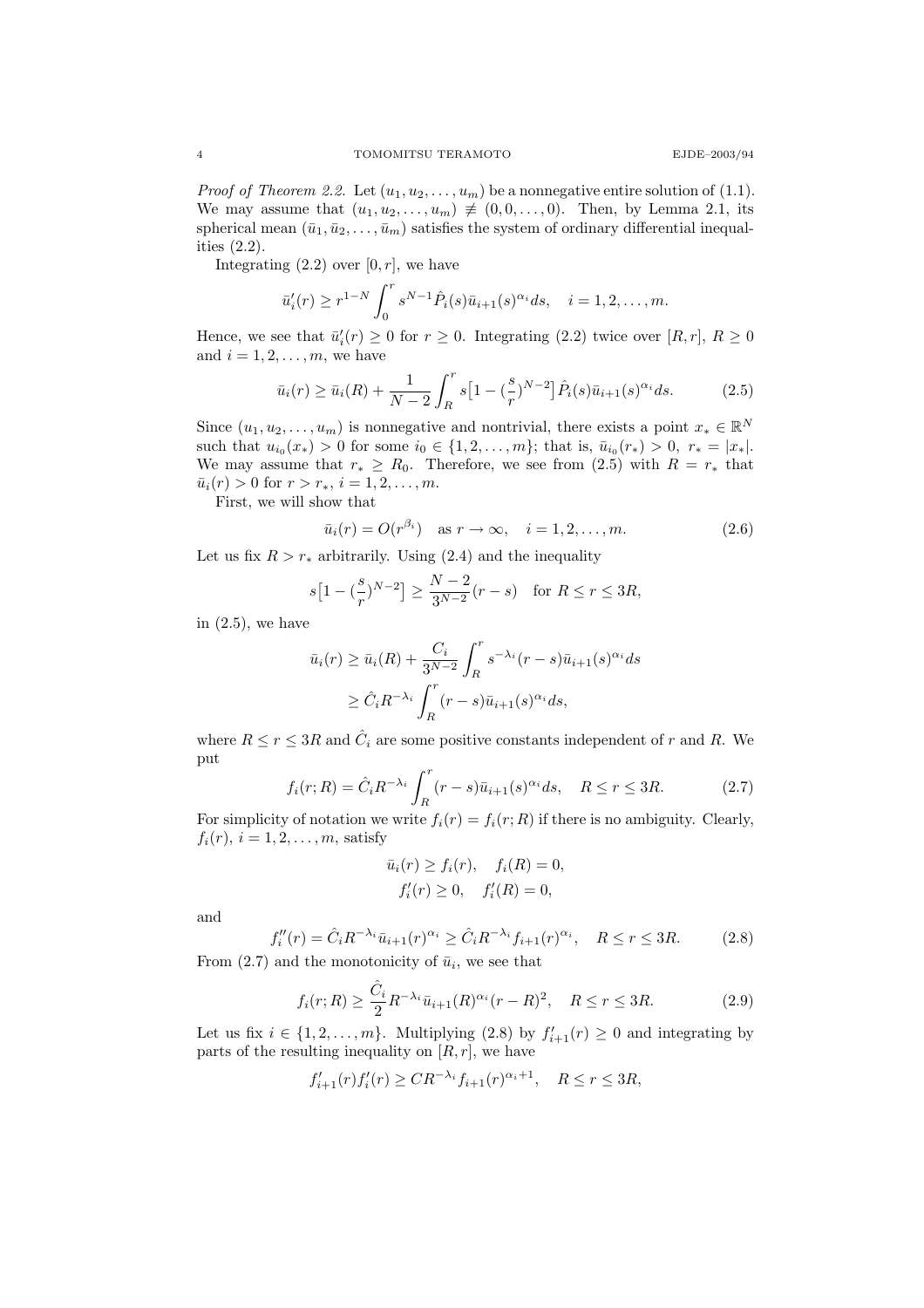where  $C = \tilde{C}_i/(\alpha_i + 1)$ . For the rest of this article, C denotes various positive constants independent of r and R. Multiplying this inequality by  $f'_{i+1}(r) \geq 0$  and integrating by parts, we obtain

$$
f'_{i+1}(r)^2 f_i(r) \geq C R^{-\lambda_i} f_{i+1}(r)^{\alpha_i+2}, \quad R \leq r \leq 3R.
$$

From (2.8), we see that

$$
f'_{i+1}(r)^{2\alpha_{i-1}}f''_{i-1}(r) \geq CR^{-\lambda_i\alpha_{i-1}-\lambda_{i-1}}f_{i+1}(r)^{(\alpha_i+2)\alpha_{i-1}}, \quad R \leq r \leq 3R.
$$

Again multiplying this relation by  $f'_{i+1}(r) \geq 0$  and integrating by parts on  $[R, r]$ twice, we have

$$
f'_{i+1}(r)^{2\alpha_{i-1}+2}f_{i-1}(r) \geq CR^{-\lambda_i\alpha_{i-1}-\lambda_{i-1}}f_{i+1}(r)^{(\alpha_i+2)\alpha_{i-1}+2}, \quad R \leq r \leq 3R.
$$

From (2.8), we see that for  $R \le r \le 3R$ ,

$$
f'_{i+1}(r)^{2\alpha_{i-1}\alpha_{i-2}+2\alpha_{i-2}}f''_{i-2}(r)
$$
  
\n
$$
\geq CR^{-\lambda_i\alpha_{i-1}\alpha_{i-2}-\lambda_{i-1}\alpha_{i-2}-\lambda_{i-2}}f_{i+1}(r)^{\alpha_i\alpha_{i-1}\alpha_{i-2}+2\alpha_{i-1}\alpha_{i-2}+2\alpha_{i-2}}.
$$

By repeating this procedure, we obtain

$$
f'_{i+1}(r)^{K_i} f''_{i-(m-1)}(r) = f'_{i+1}(r)^{K_i} f''_{i+1}(r) \ge C R^{-L_i} f_{i+1}(r)^{M_i},\tag{2.10}
$$

where

$$
K_{i} = 2 \sum_{j=1}^{m-1} \prod_{k=j}^{m-1} \alpha_{i-k},
$$
  
\n
$$
L_{i} = \sum_{j=1}^{m-1} \left\{ \lambda_{i-(j-1)} \prod_{k=j}^{m-1} \alpha_{i-k} \right\} + \lambda_{i+1},
$$
  
\n
$$
M_{i} = \prod_{k=0}^{m-1} \alpha_{i-k} + 2 \sum_{j=1}^{m-1} \prod_{k=j}^{m-1} \alpha_{i-k} = A + K_{i}.
$$

Multiplying the inequality (2.10) by  $f'_{i+1}(r) \geq 0$  and integrating on  $[R, r]$ , we obtain

$$
f'_{i+1}(r)f_{i+1}(r)^{-\frac{M_i+1}{K_i+2}} \geq CR^{-\frac{L_i}{K_i+2}}, \quad R < r \leq 3R.
$$

Since  $(M_i + 1)/(K_i + 2) > 1$ , we may set  $(M_i + 1)/(K_i + 2) = \delta_i + 1$ ,  $\delta_i = (A-1)/(K_i+2)$ . Integrating this inequality on  $[2R,3R]$  we get

$$
f_{i+1}(2R)^{-\delta_i} \geq CR^{-\frac{L_i}{K_i+2}+1}.
$$

From (2.9) with  $r = 2R$  and this inequality, we have  $\bar{u}_{i+2}(R) \leq C R^{\tau_i}$ , where

$$
\tau_i = \frac{1}{\alpha_{i+1}\delta_i} \Big\{ \frac{L_i}{K_i+2} - 1 + (\lambda_{i+1} - 2)\delta_i \Big\}.
$$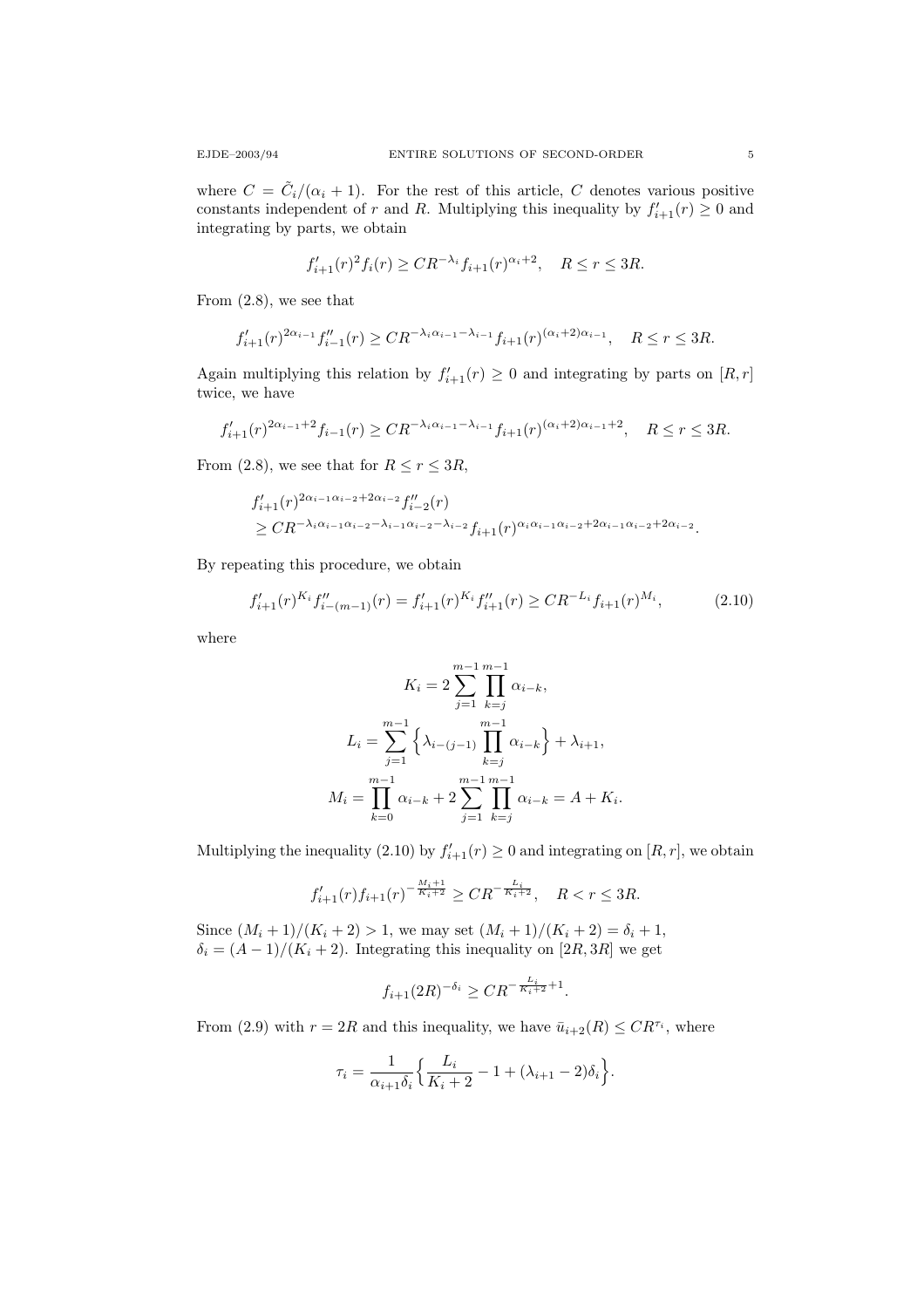From the definitions of  $K_i$ ,  $L_i$ , and  $\delta_i$ , we see that

$$
\tau_{i} = \frac{1}{\alpha_{i+1}\delta_{i}(K_{i}+2)} \Big[ \sum_{j=1}^{m-1} \left\{ \lambda_{i-j+1} \prod_{k=j}^{m-1} \alpha_{i-k} \right\} - 2 \sum_{j=1}^{m-1} \prod_{k=j}^{m-1} \alpha_{i-k} \n+ (\lambda_{i+1}-2) \prod_{k=0}^{m-1} \alpha_{i-k} \Big]
$$
\n
$$
= \frac{1}{\alpha_{i+1}(A-1)} \Big[ \sum_{j=1}^{m-2} \left\{ (\lambda_{i-j+1}-2) \prod_{k=j}^{m-1} \alpha_{i-k} \right\} + (\lambda_{i-m+2}-2) \alpha_{i-m+1} \n+ (\lambda_{i+1}-2) \prod_{k=0}^{m-1} \alpha_{i-k} \Big]
$$
\n
$$
= \frac{1}{\alpha_{i+1}(A-1)} \Big[ \sum_{j=0}^{m-2} \left\{ (\lambda_{i-j+1}-2) \prod_{k=j}^{m-1} \alpha_{i-k} \right\} + (\lambda_{i+2}-2) \alpha_{i+1} \Big]
$$
\n
$$
= \frac{1}{A-1} \Big[ \sum_{j=0}^{m-2} \left\{ (\lambda_{i-j+1}-2) \prod_{k=j}^{m-2} \alpha_{i-k} \right\} + \lambda_{i+2} - 2 \Big]
$$
\n
$$
= \frac{1}{A-1} \Big[ (\lambda_{i+1}-2) \alpha_{i} \alpha_{i-1} \dots \alpha_{i-(m-2)} + (\lambda_{i}-2) \alpha_{i-1} \alpha_{i-2} \dots \alpha_{i-m+2} + \dots \n+ (\lambda_{i-m+3}-2) \alpha_{i-m+2} + \lambda_{i+2} - 2 \Big]
$$
\n
$$
= \frac{1}{A-1} \Big[ \lambda_{i+2} - 2 + \sum_{j=1}^{m-1} \left\{ (\lambda_{i+2+j}-2) \prod_{k=0}^{j-1} \alpha_{i+2+k} \right\} \Big] = \frac{\lambda_{i+2}}{A-1}.
$$

Therefore, we obtain (2.6) by the definition of  $\beta_i$ .

Put  $B_{\rho}(x) = \{y \in \mathbb{R}^N : |y - x| \leq \rho\}$ . Since  $u_i, i = 1, 2, ..., m$ , are subharmonic functions in  $\mathbb{R}^N$ , we have

$$
u_i(x) \leq \frac{1}{|B_{|x|/2}(x)|} \int_{B_{|x|/2}(x)} u_i(y) dy
$$
  
\n
$$
\leq \frac{C}{|x|^N} \int_{B_{3|x|/2}(0) \setminus B_{|x|/2}(0)} u_i(y) dy
$$
  
\n
$$
= \frac{C}{|x|^N} \int_{|x|/2}^{3|x|/2} \int_{|y|=r} u_i(y) dS dr
$$
  
\n
$$
= \frac{C}{|x|^N} \int_{|x|/2}^{3|x|/2} r^{N-1} \bar{u}_i(r) dr
$$
  
\n
$$
\leq \frac{C}{|x|^N} \int_{|x|/2}^{3|x|/2} r^{N-1+\beta_i} dr
$$
  
\n
$$
= \frac{C}{|x|^N} [(\frac{3|x|}{2})^{N+\beta_i} - (\frac{|x|}{2})^{N+\beta_i}]
$$
  
\n
$$
= C|x|^{\beta_i} \text{ at } \infty,
$$

where  $C > 0$  is a constant. Thus the proof is complete.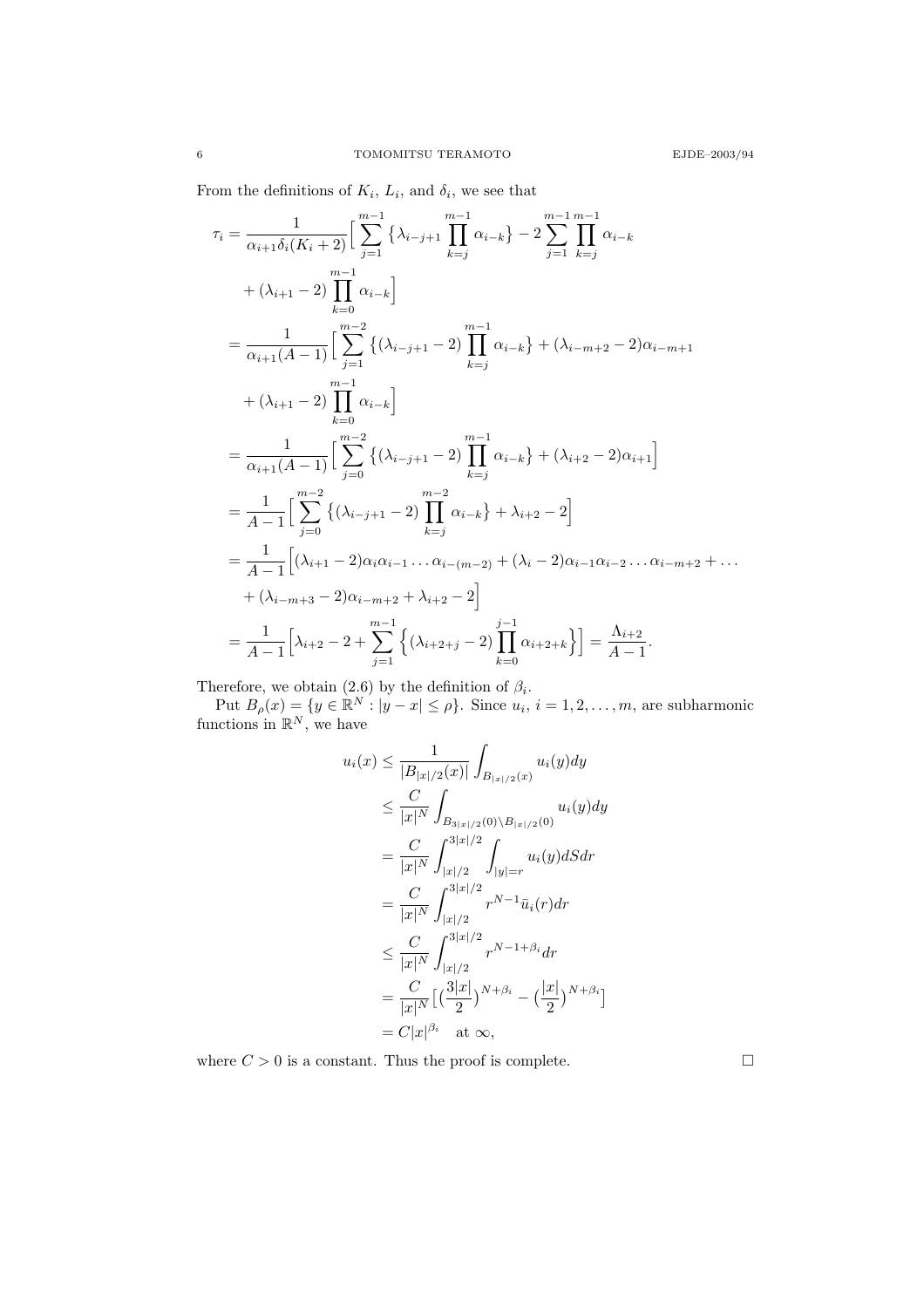Remark 2.3. In [1], M-F. Bidaut-Veron and P. Grillot have obtained important estimates of solutions on singularities for the case  $m = 2$ . In the case  $m = 2$ , by using Kelvin transformation, the estimates which they obtained become the same as those which we got in Theorem 2.2. Furthermore, it is important that these estimates hold without assumptions  $\alpha_1 \geq 1$  and  $\alpha_2 \geq 1$ .

2.2. Radially symmetric system. In this subsection we study the nonexistence of nonnegative nontrivial radial entire solutions of (1.1). Through this subsection we always assume that  $P_i$ ,  $i = 1, 2, ..., m$ , have radial symmetry.

**Theorem 2.4.** Let  $N \geq 3$ . Suppose that  $P_i$ ,  $i = 1, 2, ..., m$ , satisfy

$$
P_i(r) \ge \frac{C_i}{r^{\lambda_i}}, \quad r \ge R_0 > 0,
$$
\n(2.11)

where  $C_i > 0$  and  $\lambda_i$  are constants. Moreover,  $\Lambda_i$  defined by (1.4) satisfy

$$
\Lambda_i \le 0 \quad \text{for some } i \in \{1, 2, \dots, m\}. \tag{2.12}
$$

If  $(u_1, u_2, \ldots, u_m)$  is a nonnegative radial entire solution of (1.1), then

$$
(u_1, u_2, \ldots, u_m) \equiv (0, 0, \ldots, 0).
$$

**Theorem 2.5.** Let  $N = 2$ . Suppose that  $P_i$ ,  $i = 1, 2, ..., m$ , satisfy

$$
P_i(r) \ge \frac{C_i}{r^2 (\log r)^{\lambda_i}}, \quad r \ge R_0 > 1,
$$
\n(2.13)

where  $C_i > 0$  and  $\lambda_i$ ,  $i = 1, 2, \ldots, m$ , are constants. Moreover

$$
\Lambda_i \le A - 1 \quad \text{for some } i \in \{1, 2, \dots, m\}. \tag{2.14}
$$

If  $(u_1, u_2, \ldots, u_m)$  is a nonnegative radial entire solution of (1.1), then

$$
(u_1, u_2, \ldots, u_m) \equiv (0, 0, \ldots, 0).
$$

**Theorem 2.6.** Let  $N = 1$ . Suppose that  $P_i$ ,  $i = 1, 2, ..., m$ , satisfy (2.11) with some constants  $C_i > 0$  and  $\lambda_i$ ,  $i = 1, 2, ..., m$ . Moreover

 $\Lambda_i \leq A-1$  for some  $i \in \{1,2,\ldots,m\}.$ 

If  $(u_1, u_2, \ldots, u_m)$  is a nonnegative radial entire solution of (1.1), then

$$
(u_1, u_2, \dots, u_m) \equiv (0, 0, \dots, 0).
$$

*Proof of Theorem 2.4.* Let  $(u_1, u_2, \ldots, u_m)$  be a nonnegative nontrivial radial entire solution of (1.1). Then  $(u_1, u_2, \ldots, u_m)$  satisfies the system of ordinary differential equations

$$
(r^{N-1}u'_i(r))' = r^{N-1}P_i(r)u_{i+1}(r)^{\alpha_i}, \quad r > 0, \quad i = 1, 2, ..., m.
$$
 (2.15)  

$$
u'_i(0) = 0,
$$

Integrating  $(2.15)$  over  $[0, r]$ , we have

$$
u'_{i}(r) = r^{1-N} \int_{0}^{r} s^{N-1} P_{i}(s) u_{i+1}(s)^{\alpha_{i}} ds, \quad i = 1, 2, ..., m.
$$

Hence, we see that  $u_i$ ,  $i = 1, 2, ..., m$ , are nondecreasing on  $r \geq 0$ . Integrating (2.15) twice over  $[R, r]$ , for  $R \geq 0$  and  $i = 1, 2, \ldots, m$ , we have

$$
u_i(r) \ge u_i(R) + \frac{1}{N-2} \int_R^r s \left[ 1 - \left(\frac{s}{r}\right)^{N-2} \right] P_i(s) u_{i+1}(s)^{\alpha_i} ds, \tag{2.16}
$$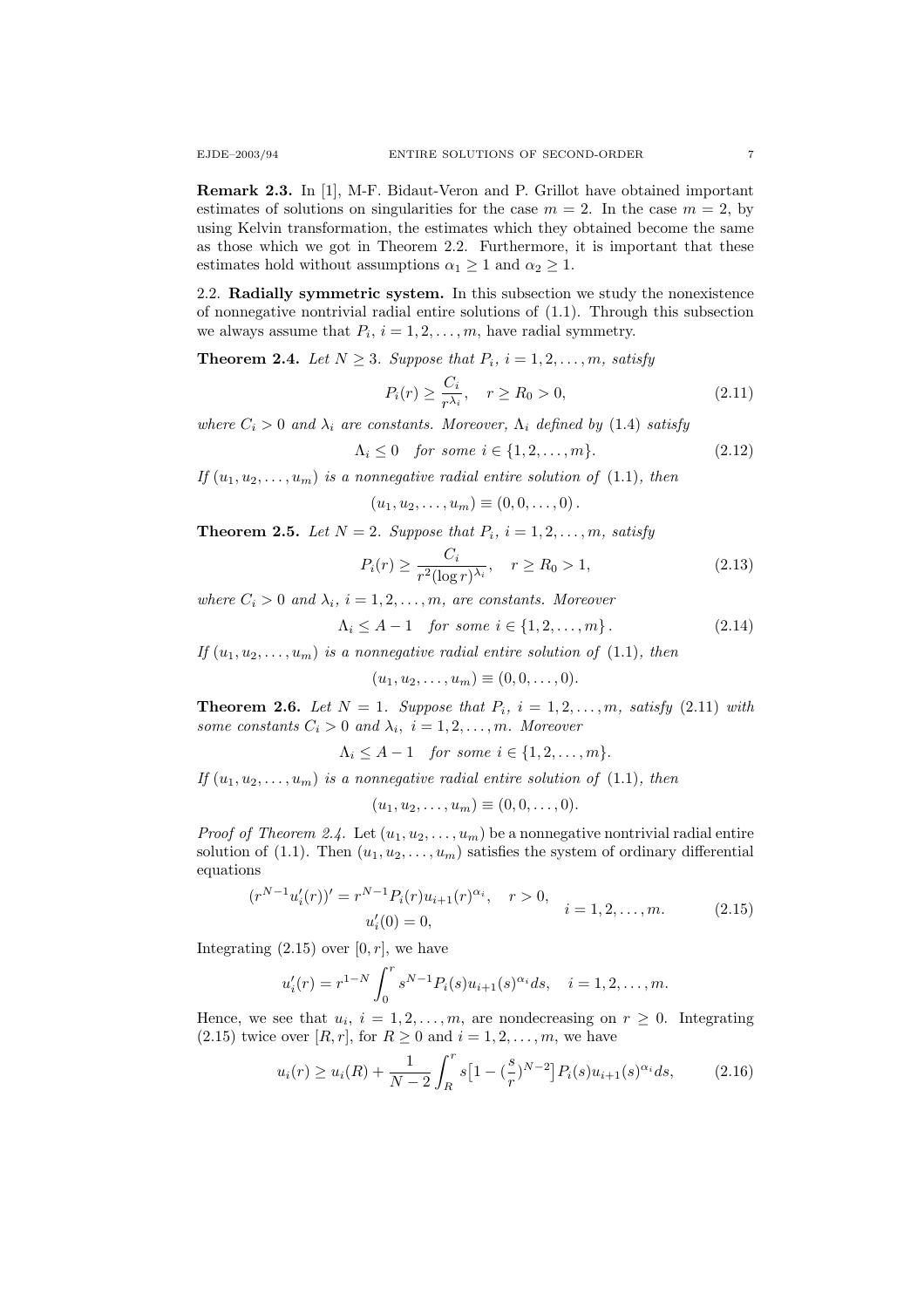Since  $u_i$ ,  $i = 1, 2, \ldots, m$ , are nonnegative, nontrivial and nondecreasing functions, there exists an  $r_* > 0$  such that  $u_{i_0}(r_*) > 0$  for some  $i_0 \in \{1, 2, ..., m\}$ . We may assume that  $r_* \ge R_0$ . We see from (2.16) with  $R = r_*$  that  $u_i(r) > 0$  for  $r > r_*, i = 1, 2, \ldots, m.$ 

Using similar arguments as in the proof of Theorem 2.2, we obtain

$$
u_i(r) \le C_i r^{\beta_i} \quad \text{at } \infty, \quad i = 1, 2, \dots, m,
$$
\n
$$
(2.17)
$$

where  $C_i > 0$  are constants and  $\beta_i$  are defined by (1.5). Note that our assumption  $(2.12)$  shows  $\beta_i \leq 0$  for some  $i \in \{1, 2, ..., m\}.$ 

If there exists an  $i_0 \in \{1, 2, ..., m\}$  such that  $\Lambda_{i_0} < 0$ , then we see that  $\beta_{i_0} < 0$ in (2.17). This shows that  $u_{i_0}$  tends to 0 as  $r \to \infty$ . On the other hand, from (2.16) with  $R = r_*$  we see that

$$
u_{i_0}(r) > u_{i_0}(r_*) > 0, \quad r > r_* + 1.
$$

This is a contradiction. It remains only to discuss the case that  $\Lambda_i \geq 0$ ,  $i =$  $1, 2, \ldots, m$ . From the assumption of  $\Lambda_i$ , there exists an  $i_0 \in \{1, 2, \ldots, m\}$  such that  $\Lambda_{i_0} = 0$ . Without loss of generality we may assume that  $i_0 = m$ , that is,

$$
\Lambda_i \ge 0, \quad i = 1, 2, \dots, m - 1 \quad \text{and} \quad \Lambda_m = 0 \, .
$$

From the definition of  $\beta_i$  it follows that  $\beta_i \geq 0$  and  $\beta_m = 0$ .

We first observe that

$$
\lambda_{m-1} \le 2\tag{2.18}
$$

and

$$
\lambda_i \leq -\sum_{j=1}^{m-i-1} \left\{ (\lambda_{i+j} - 2) \prod_{k=0}^{j-1} \alpha_{i+k} \right\} + 2, \quad i = 1, 2, \dots, m-2. \tag{2.19}
$$

In fact, from the definition of  $\Lambda_i$ , we obtain

$$
\lambda_i \ge -\sum_{j=1}^{m-1} \left\{ (\lambda_{i+j} - 2) \prod_{k=0}^{j-1} \alpha_{i+k} \right\} + 2
$$
  
=  $-(\sum_{j=1}^{m-i-1} + \sum_{j=m-i+1}^{m-1} ) \left\{ (\lambda_{i+j} - 2) \prod_{k=0}^{j-1} \alpha_{i+k} \right\} - (\lambda_m - 2) \prod_{k=0}^{m-i-1} \alpha_{i+k} + 2$   
=  $-S_1 - S_2 - S_3 + 2$ .

From the assumption on  $\Lambda_m$ , we have

$$
\lambda_m - 2 = -\sum_{j=1}^{m-1} \left\{ (\lambda_{m+j} - 2) \prod_{k=1}^{j-1} \alpha_{m+k} \right\}.
$$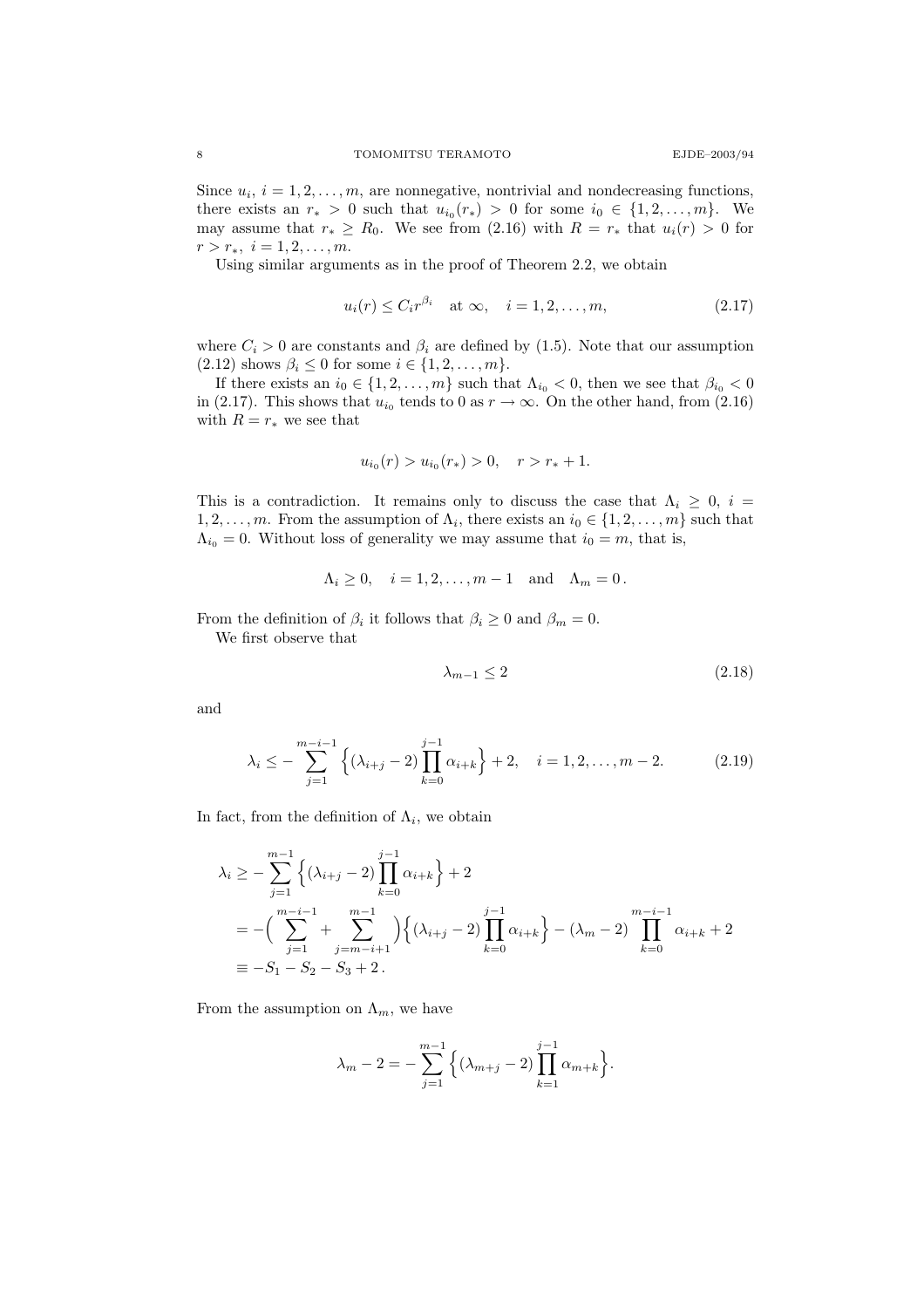Substituting this relation to  $S_3$  we have

$$
S_3 = -\sum_{j=1}^{m-1} \left\{ (\lambda_{m+j} - 2) \prod_{k=0}^{j-1} \alpha_{m+k} \right\} \prod_{k=0}^{m-i-1} \alpha_{i+k}
$$
  
\n
$$
= -\sum_{j=1}^{m-1} \left\{ (\lambda_{m+j} - 2) \prod_{k=0}^{j+m-i-1} \alpha_{i+k} \right\}
$$
  
\n
$$
= -\left( \sum_{j=m-i+1}^{m-1} + \sum_{j=m}^{2m-i-1} \right) \left\{ (\lambda_{i+j} - 2) \prod_{k=0}^{j-1} \alpha_{i+k} \right\}
$$
  
\n
$$
= -S_2 - \sum_{j=0}^{m-i-1} \left\{ (\lambda_{i+m+j} - 2) \prod_{k=0}^{j+m-1} \alpha_{i+k} \right\}
$$
  
\n
$$
= -S_2 - S_1 A - (\lambda_i - 2) A.
$$

Thus we obtain  $\lambda_i \geq S_1(A-1) + (\lambda_i - 2)A + 2$ , namely

$$
0 \ge (A - 1)(\lambda_i - 2 + S_1)
$$
  
=  $(A - 1)\left[\lambda_i - 2 + \sum_{j=1}^{m-i-1} \left\{ (\lambda_{i+j} - 2) \prod_{k=0}^{j-1} \alpha_{i+k} \right\} \right].$ 

Since  $A > 1$ , we see that (2.19) holds. Similarly we can get (2.18). From the above computation we see that

$$
\lambda_i < -\sum_{j=1}^{m-i-1} \left\{ (\lambda_{i+j} - 2) \prod_{k=0}^{j-1} \alpha_{i+k} \right\} + 2 \text{ if } \Lambda_i > 0
$$

and

$$
\lambda_i = -\sum_{j=1}^{m-i-1} \left\{ (\lambda_{i+j} - 2) \prod_{k=0}^{j-1} \alpha_{i+k} \right\} + 2 \quad \text{if } \Lambda_i = 0 \, .
$$

For the rest of this article  $C$  denotes various positive constants. Integrating  $(2.15)$ twice over  $[r_*, r]$ , from  $(2.11)$ , we have

$$
u_i(r) \ge u_i(r_*) + \frac{1}{N-2} \int_{r_*}^r s \left[1 - \left(\frac{s}{r}\right)^{N-2}\right] P_i(s) u_{i+1}(s)^{\alpha_i} ds,
$$
  
\n
$$
\ge u_i(r_*) + \frac{C_i}{N-2} \left[1 - \left(\frac{1}{2}\right)^{N-2}\right] \int_{r_*}^{r/2} s P_i(s) u_{i+1}(s)^{\alpha_i} ds \qquad (2.20)
$$
  
\n
$$
\ge C \int_{r_*}^{r/2} s^{1-\lambda_i} u_{i+1}(s)^{\alpha_i} ds,
$$

where  $r \geq 2r_*, i = 1, 2, ..., m$ . We first consider the case that  $\Lambda_{m-1} = 0$ . From (2.18) we see that  $\lambda_{m-1} = 2$ . From (2.20) with  $i = m - 1$ , we have

$$
u_{m-1}(r) \geq Cu_m(r_*)^{\alpha_{m-1}} \int_{r_*}^{r/2} s^{-1} ds \geq C \log r, \quad r \geq r_1 > 2r_*.
$$

On the other hand, we can see that  $\beta_{m-1} = 0$  in (2.17); that is,  $u_{m-1}$  is bounded near infinity. This is a contradiction.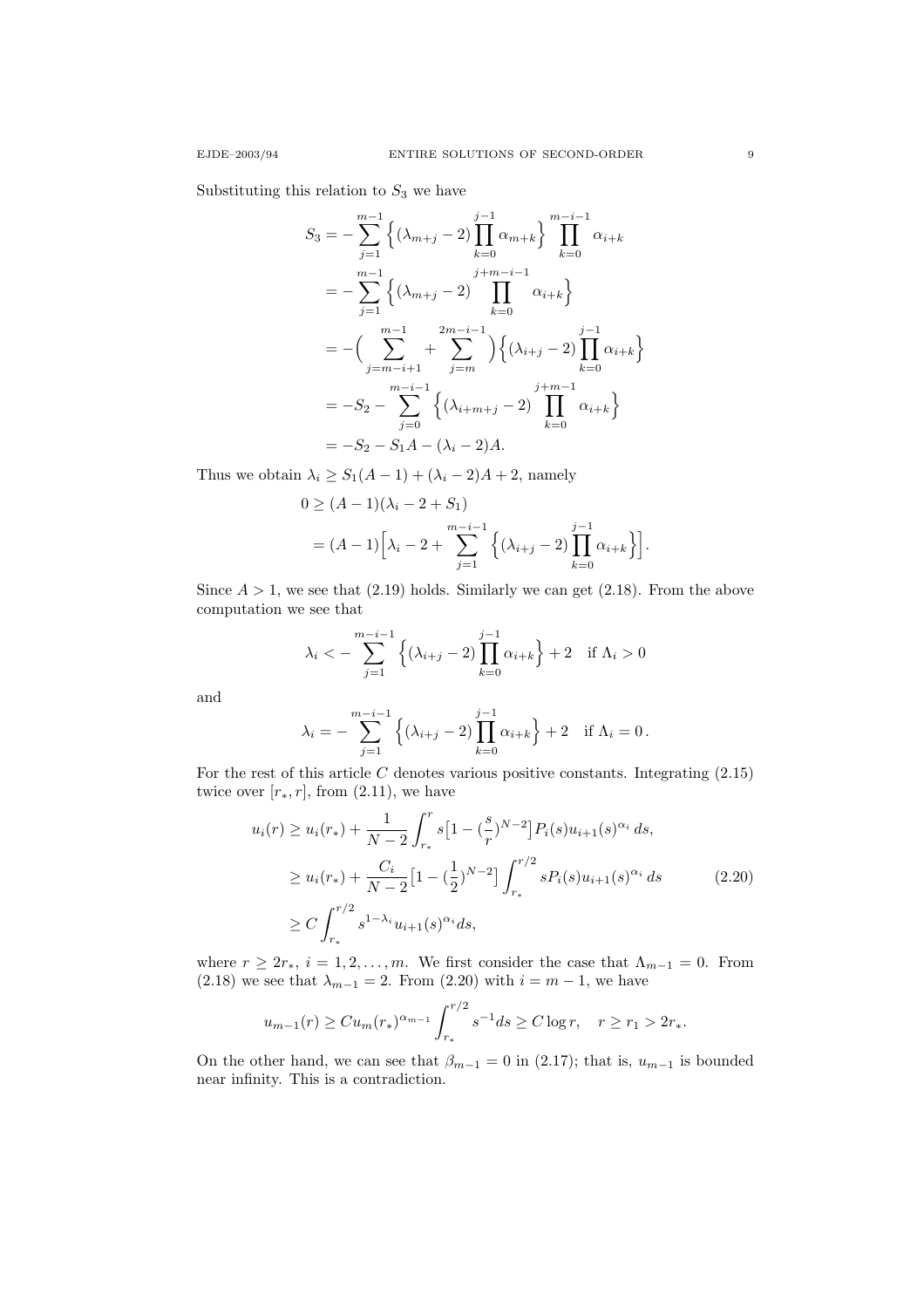Next we consider the case that  $\Lambda_{m-2} = 0$ . Then we see from (2.18) and (2.19) with  $i = m - 2$  that

$$
\lambda_{m-1} < 2
$$
 and  $\lambda_{m-2} = -(\lambda_{m-1} - 2)\alpha_{m-2} + 2$ .

From  $(2.20)$  with  $i = m - 1$  we have

$$
u_{m-1}(r) \geq Cu_m(r_*)^{\alpha_{m-1}} \int_{r_*}^{r/2} s^{1-\lambda_{m-1}} ds \geq Cr^{2-\lambda_{m-1}}, \quad r \geq r_1 > 2r_*.
$$

From this estimate and  $(2.20)$  with  $i = m - 2$  we obtain

$$
u_{m-2}(r) \ge C \int_{r_1}^{r/2} s^{1-\lambda_{m-2}+(2-\lambda_{m-1})\alpha_{m-2}} ds
$$
  
=  $C \int_{r_1}^{r/2} s^{-1} ds$   
 $\ge C \log r, \quad r \ge r_2 > 2r_1.$ 

On the other hand, we can see that  $\beta_{m-2} = 0$  in (2.17); that is,  $u_{m-2}$  is bounded near infinity. This is a contradiction.

Similarly, suppose that there exists an  $i_0 \in \{1, 2, ..., m\}$  such that  $\Lambda_{i_0} = 0$  and  $\Lambda_i > 0, i = i_0 + 1, \ldots, m - 1$ . Then we see from (2.18) and (2.20) with  $i = m - 1$ that

$$
u_{m-1}(r) \ge Cr^{2-\lambda_{m-1}}, \quad r \ge r_1 > 2r_*.
$$

From this estimate, (2.19) with  $i = m - 2$ , (2.20) with  $i = m - 2$ , we have

$$
u_{m-2}(r) \ge C \int_{r_*}^r s^{1-\lambda_{m-2}+\alpha_{m-2}(2-\lambda_{m-1})} ds
$$
  
 
$$
\ge Cr^{2-\lambda_{m-2}+\alpha_{m-2}(2-\lambda_{m-1})}, \quad r \ge r_2 > 2r_1.
$$

By repeating the above procedure, we get a sequence  $\{r_j\}_{j=2}^{m-i_0-1}$  such that

$$
u_i(r) \ge Cr^{\tau_i}, \quad r \ge r_j > 2r_{j-1}, \quad i = m-2, m-3, \ldots, i_0+1,
$$

where

$$
\tau_i = 2 - \lambda_i + \alpha_i \tau_{i+1}
$$
  
=  $2 - \lambda_i + \sum_{j=1}^{m-i-1} \left\{ (2 - \lambda_{i+j}) \prod_{k=0}^{j-1} \alpha_{i+k} \right\} > 0.$ 

From (2.19) with  $i = i_0$  and (2.20) with  $i = i_0$ , we have

$$
u_{i_0}(r) \ge C \int_{r_{m-i_0-1}}^{r/2} s^{1-\lambda_{i_0}+\alpha_{i_0}\tau_{i_0+1}} ds
$$
  
=  $C \int_{r_{m-i_0-1}}^{r/2} s^{-1} ds$   
 $\ge C \log r, \quad r \ge r_{m-i_0} > 2r_{m-i_0-1}.$ 

On the other hand, since  $\Lambda_{i_0} = 0$ , we have  $\beta_{i_0} = 0$  in (2.17). This yields a contradiction. Thus the proof of Theorem 2.4 is complete. contradiction. Thus the proof of Theorem 2.4 is complete.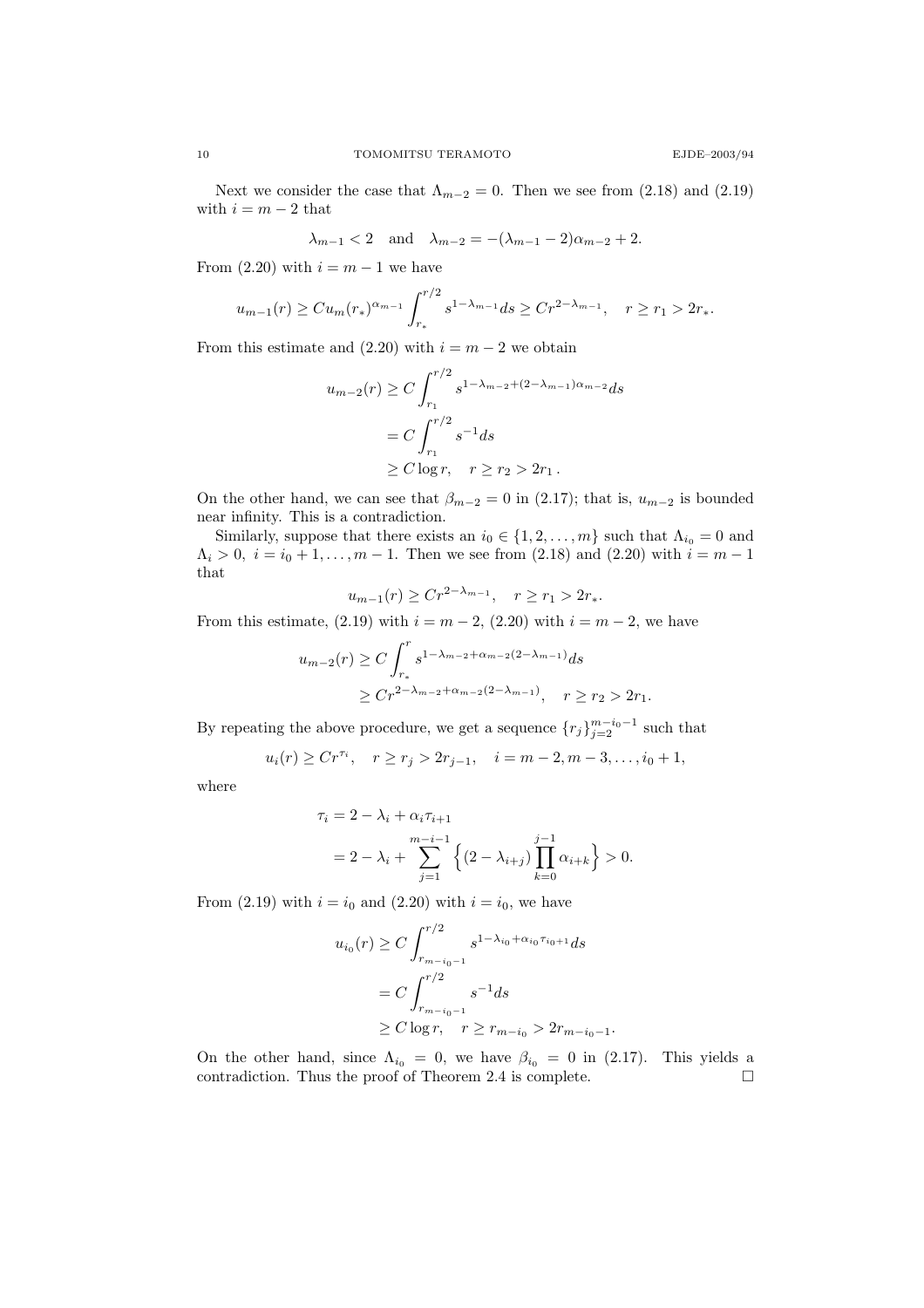*Proof of Theorem 2.5.* Suppose to the contrary that  $(1.1)$  has a nonnegative nontrivial radial entire solution  $(u_1, u_2, \ldots, u_m)$ . Then  $(u_1, u_2, \ldots, u_m)$  satisfies (2.15). Integrating  $(2.15)$  twice over  $[0, r]$ , we have

$$
u_i(r) = u_i(0) + \int_0^r s \log(\frac{r}{s}) P_i(s) u_{i+1}(s)^{\alpha_i} ds, \quad i = 1, 2, ..., m.
$$
 (2.21)

Let  $r \geq e$ . Then from  $(2.21)$ , we have

$$
u_i(r) = u_i(0) + \int_0^1 s \log(\frac{r}{s}) P_i(s) u_{i+1}(s)^{\alpha_i} ds
$$
  
+ 
$$
\int_1^e s \log(\frac{r}{s}) P_i(s) u_{i+1}(s)^{\alpha_i} ds + \int_e^r s \log(\frac{r}{s}) P_i(s) u_{i+1}(s)^{\alpha_i} ds
$$
  

$$
\ge u_i(0) + u_{i+1}(0)^{\alpha_i} \int_0^1 s P_i(s) ds \log r + \int_e^r s \log(\frac{r}{s}) P_i(s) u_{i+1}(s)^{\alpha_i} ds
$$
  

$$
\ge \tilde{C}_i \log r + \int_e^r s \log(\frac{r}{s}) P_i(s) u_{i+1}(s)^{\alpha_i} ds, \quad r \ge e,
$$
 (2.22)

where  $i = 1, 2, ..., m$  and  $\tilde{C}_i \geq 0$  are constants.

Let  $u_i(r) = v_i(r) \log r$ . Then from (2.22), we have

$$
v_i(r) \ge \tilde{C}_i + \int_e^r s\left(1 - \frac{\log s}{\log r}\right) P_i(s) (\log s)^{\alpha_i} v_{i+1}(s)^{\alpha_i} ds. \tag{2.23}
$$

Let  $t = \log s$ ,  $\eta = \log r$ , and  $v_i(r) = v_i(e^{\eta}) = \tilde{v}_i(\eta)$ . Then (2.23) becomes

$$
\tilde{v}_i(\eta) \ge \tilde{C}_i + \int_1^{\eta} t \left(1 - \frac{t}{\eta}\right) \tilde{P}_i(t) \tilde{v}_i(t)^{\alpha_i} dt, \quad i = 1, 2, \dots, m,
$$

where  $\tilde{P}_i$ ,  $i = 1, 2, ..., m$ , are given by  $\tilde{P}_i(t) = e^{2t} P_i(e^t) t^{\alpha_i - 1}$ . From (2.13), we have

$$
\tilde{P}_i(t) \geq e^{2t} \frac{C_i}{e^{2t} (\log e^t)^{\lambda_i}} t^{\alpha_i-1} = \frac{C_i}{t^{\lambda_i-\alpha_i+1}}, \quad t \geq \log R_0, \quad i=1,2,\ldots,m.
$$

From (2.14) and the definition of  $\Lambda_i$ ,

$$
\lambda_i - \alpha_i + 1 = \Lambda_i + 2 - \sum_{j=1}^{m-1} \left\{ (\lambda_{i+j} - 2) \prod_{k=0}^{j-1} \alpha_{i+k} \right\} - \alpha_i + 1
$$
  
\n
$$
\leq 2 - \sum_{j=1}^{m-1} \left\{ ((\lambda_{i+j} - \alpha_{i+j} + 1) - 2) \prod_{k=0}^{j-1} \alpha_{i+k} \right\}
$$
  
\n
$$
+ A - \alpha_i - \sum_{j=1}^{m-1} \left\{ (\alpha_{i+j} - 1) \prod_{k=0}^{j-1} \alpha_{i+k} \right\}
$$
  
\n
$$
= 2 - \sum_{j=1}^{m-1} \left\{ ((\lambda_{i+j} - \alpha_{i+j} + 1) - 2) \prod_{k=0}^{j-1} \alpha_{i+k} \right\},
$$

namely, for some  $i \in \{1, 2, \ldots, m\},\$ 

$$
(\lambda_i - \alpha_i + 1) - 2 + \sum_{j=1}^{m-1} \left\{ \left( (\lambda_{i+j} - \alpha_{i+j} + 1) - 2 \right) \prod_{k=0}^{j-1} \alpha_{i+k} \right\} \le 0.
$$

Using similar arguments as in the proof of Theorem 2.4, we obtain a contradiction. Thus the proof is complete.  $\hfill \square$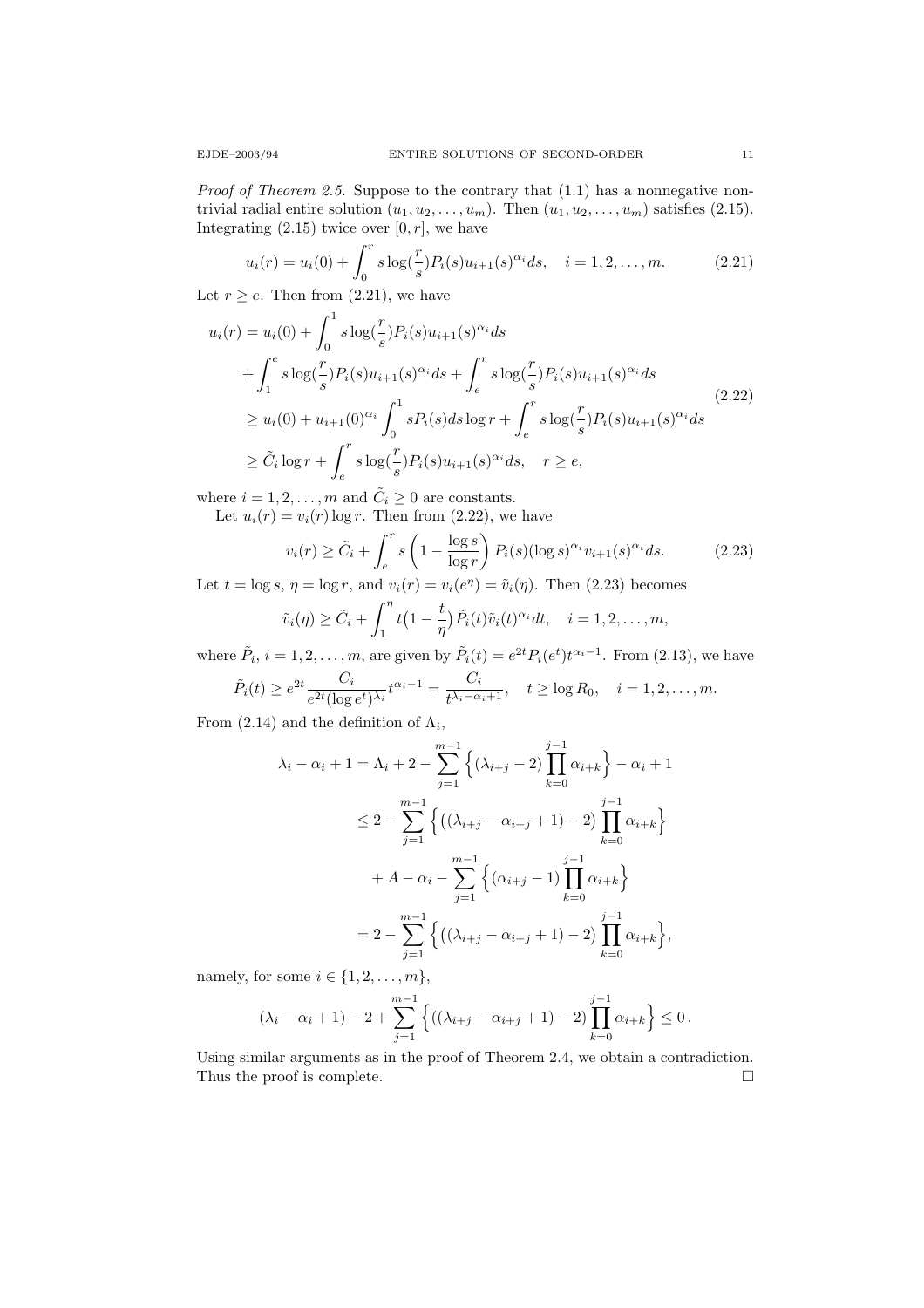*Proof of Theorem 2.6.* Let  $(u_1, u_2, \ldots, u_m)$  be a nonnegative nontrivial radial entire solution of  $(1.1)$ . Then by integrating  $(1.1)$  over  $[0, r]$ , we have

$$
u_i(r) = u_i(0) + \int_0^1 (r - s)P_i(s)u_{i+1}(s)^{\alpha_i}ds + \int_1^r (r - s)P_i(s)u_{i+1}(s)^{\alpha_i}ds
$$
  
\n
$$
\geq u_i(0) + u_{i+1}(0)^{\alpha_i} \int_0^1 r\left(1 - \frac{s}{r}\right)P_i(s)ds + \int_1^r (r - s)P_i(s)u_{i+1}(s)^{\alpha_i}ds
$$
  
\n
$$
\geq \tilde{C}_i r + \int_1^r (r - s)P_i(s)u_{i+1}(s)^{\alpha_i}ds,
$$

where  $i = 1, 2, ..., m, r \geq 2$ , and  $\tilde{C}_i \geq 0$  are constants.

Setting  $u_i(r) = rv_i(r)$  for  $r \ge 2$  and  $i = 1, 2, ..., m$ , we obtain

$$
v_i(r) \ge \tilde{C}_i + \int_1^r s\left(1 - \frac{s}{r}\right) \tilde{P}_i(s) v_{i+1}(s)^{\alpha_i} ds,
$$

where  $\tilde{P}_i(s) = P_i(s) s^{\alpha_i-1}$ . From (2.11), we have

$$
\tilde{P}_i(s) \ge \frac{C_i}{s^{\lambda_i - \alpha_i + 1}}, \quad s \ge R_0, \quad i = 1, 2, \dots, m.
$$

Using the same computation as in the proof of Theorem 2.5, we can see that for some  $i \in \{1, 2, ..., m\},\$ 

$$
(\lambda_i - \alpha_i + 1) - 2 + \sum_{j=1}^{m-1} \left\{ \left( (\lambda_{i+j} - \alpha_{i+j} + 1) - 2 \right) \prod_{k=0}^{j-1} \alpha_{i+k} \right\} \le 0.
$$

From the proof of Theorem 2.4, we get a contradiction. Thus the proof is complete.  $\Box$ 

2.3. System (1.1) without radial symmetry. In this subsection we consider the nonexistence of nonnegative nontrivial entire solutions of (1.1) without radial symmetry. Through this subsection we always assume that  $\alpha_i \geq 1, i = 1, 2, \ldots, m$ , and  $A > 1$ .

# **Theorem 2.7.** Let  $N \geq 3$ . Suppose that  $P_i$ ,  $i = 1, 2, ..., m$ , satisfy

$$
\liminf_{|x| \to \infty} |x|^{\lambda_i} P_i(x) > 0,
$$
\n(2.24)

where  $\lambda_i$ ,  $i = 1, 2, ..., m$ , are constants. Also  $\Lambda_i \leq 0$  for some  $i \in \{1, 2, ..., m\}$ . If  $(u_1, u_2, \ldots, u_m)$  is nonnegative entire solution of  $(1.1)$ , then

$$
(u_1, u_2, \dots, u_m) \equiv (0, 0, \dots, 0).
$$

**Theorem 2.8.** Let  $N = 2$ . Suppose that  $P_i$ ,  $i = 1, 2, ..., m$ , satisfy

$$
\liminf_{|x| \to \infty} |x|^2 (\log |x|)^{\lambda_i} P_i(x) > 0,
$$
\n(2.25)

where  $\lambda_i$  are constants. Moreover  $\Lambda_i \leq A-1$  for some  $i \in \{1,2,\ldots,m\}$ . If  $(u_1, u_2, \ldots, u_m)$  is nonnegative entire solution of (1.1), then

$$
(u_1, u_2, \dots, u_m) \equiv (0, 0, \dots, 0).
$$

**Theorem 2.9.** Let  $N = 1$ . Suppose that  $P_i$ , satisfy (2.24) with some constants  $\lambda_i$ ,  $i = 1, 2, \ldots, m$ . Moreover  $\Lambda_i \leq A-1$  for some  $i \in \{1, 2, \ldots, m\}$ . If  $(u_1, u_2, \ldots, u_m)$ is nonnegative entire solution of (1.1), then

$$
(u_1, u_2, \ldots, u_m) \equiv (0, 0, \ldots, 0).
$$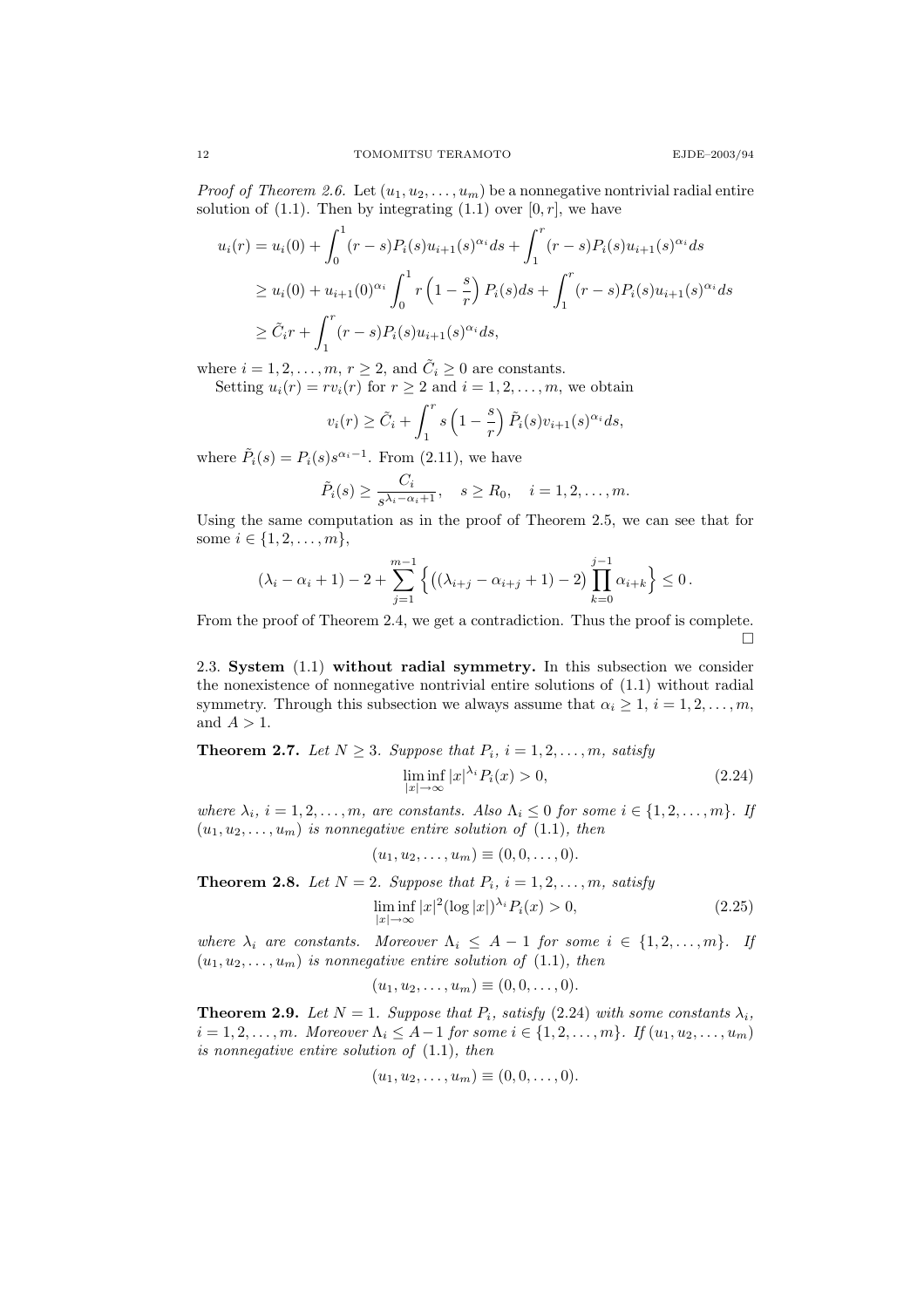Suppose that (2.24) holds. Then there exist some constants  $C_i > 0$  and  $R_0 > 0$ such that

$$
P_i(x) \geq \frac{C_i}{|x|^{\lambda_i}}, \quad |x| \geq R_0, \quad i = 1, 2, \dots, m.
$$

So we can see that  $\hat{P}_i$  defined by (2.1) satisfy

$$
\hat{P}_i(r) \ge \frac{C_i}{r^{\lambda_i}}, \quad r \ge R_0.
$$

Similarly, suppose that  $(2.25)$  holds. Then  $\hat{P}_i$  satisfy

$$
\hat{P}_i(r) \ge \frac{C_i}{r^2 (\log r)^{\lambda_i}}, \quad r \ge R_0 > 1,
$$

where  $i = 1, 2, \ldots, m$ , and  $C_i > 0$  are some constants.

The proof of Theorem 2.7 follows from Lemma 2.1, Theorem 2.2 and the proof of Theorem 2.4. Similarly, the proofs of Theorems 2.8 and 2.9 follow from Lemma 2.1 and the proofs of Theorems 2.5 and 2.6, respectively.

**Remark 2.10.** When  $m = 2$ , our nonexistence results (Theorems 2.7–2.9) reduce to those obtained in [12]. However, the proofs presented here are simpler than in [12].

#### 3. Existence results

In this section we consider existence of positive radial entire solutions of the semilinear elliptic system

$$
\Delta u_1 = P_1(|x|)u_2^{\alpha_1},
$$
  
\n
$$
\Delta u_2 = P_2(|x|)u_3^{\alpha_2},
$$
  
\n
$$
\vdots
$$
\n(3.1)

$$
\Delta u_m = P_m(|x|)u_{m+1}^{\alpha_m}, \quad u_{m+1} = u_1.
$$

Through this section, we assume that  $P_i(r)$ ,  $r = |x|$ ,  $i = 1, 2, \ldots, m$ , are nonnegative continuous functions and  $\alpha_i > 0$  are constants satisfying  $A > 1$ .

**Theorem 3.1.** Let  $N \geq 3$ . Suppose that  $P_i$  satisfy

$$
P_i(r) \le \frac{C_i}{r^{\lambda_i}}, \quad r \ge R_0 > 0,
$$
\n(3.2)

where  $i = 1, 2, ..., m$ , and  $C_i > 0$ ,  $\lambda_i$  are constants. Moreover  $\Lambda_i > 0$ ,  $i =$  $1, 2, \ldots, m$ . Then  $(3.1)$  has infinitely many positive radial entire solutions.

**Theorem 3.2.** Let  $N = 2$ . Suppose that  $P_i$  satisfy

$$
P_i(r) \le \frac{C_i}{r^2 (\log r)^{\lambda_i}}, \quad r \ge R_0 > 1,
$$
\n(3.3)

where  $i = 1, 2, \ldots, m$ , and  $C_i > 0$  and  $\lambda_i$  are constants. Moreover

$$
\Lambda_i > A - 1, \quad i = 1, 2, \dots, m. \tag{3.4}
$$

Then (3.1) has infinitely many positive radial entire solutions.

**Theorem 3.3.** Let  $N = 1$ . Suppose that  $P_i$  satisfy (3.2) with some constants  $C_i > 0$  and  $\lambda_i$ ,  $i = 1, 2, ..., m$ . Moreover  $\Lambda_i > A - 1$ ,  $i = 1, 2, ..., m$ . Then (3.1) has infinitely many positive entire solutions.

We give an example that shows the sharpness of our results.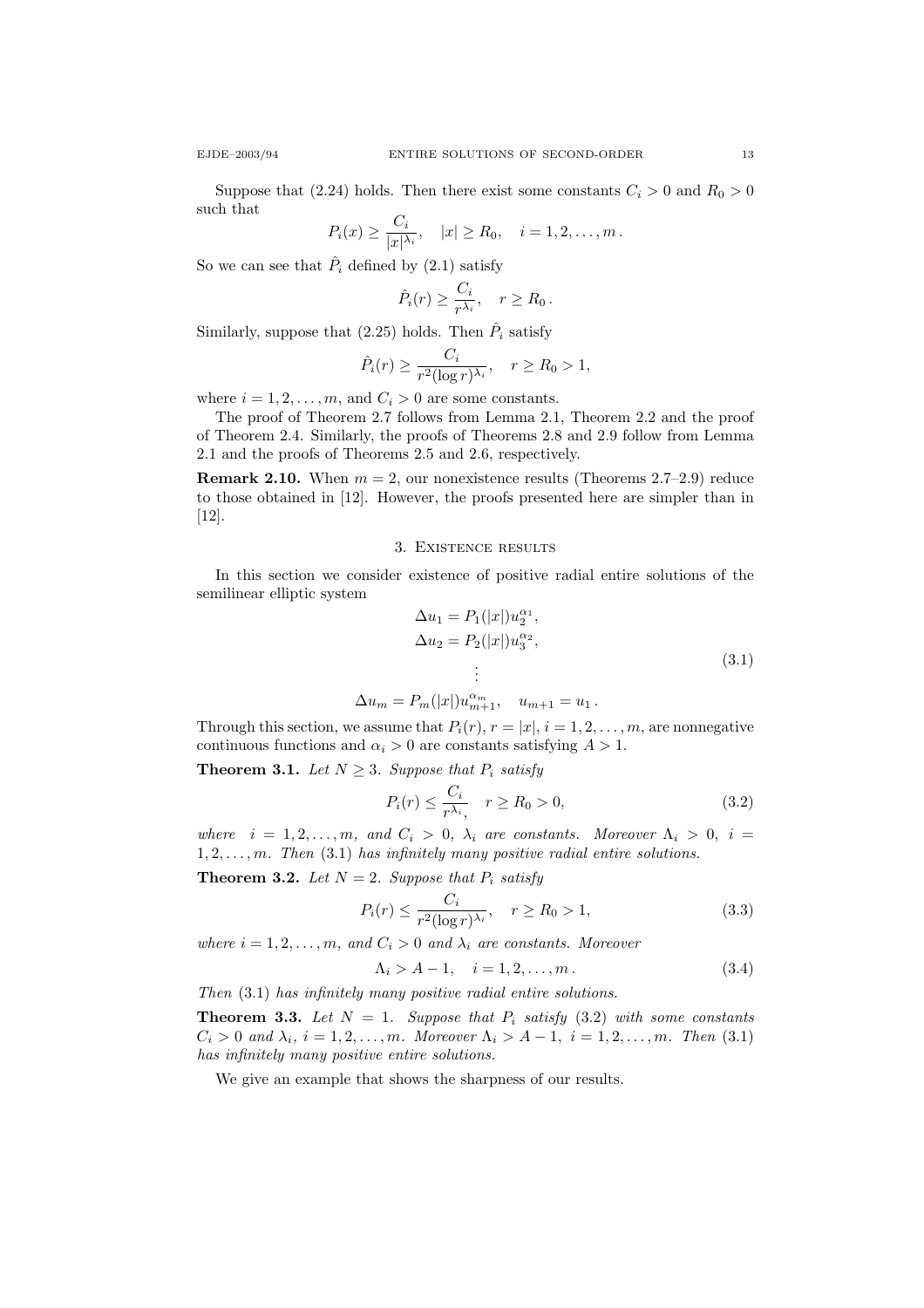Example. Let us consider the elliptic system

$$
\Delta u_1 = \frac{1}{(1+|x|)^{\lambda_1}} u_2^{\alpha_1},
$$
  
\n
$$
\Delta u_2 = \frac{1}{(1+|x|)^{\lambda_2}} u_3^{\alpha_2},
$$
  
\n
$$
\vdots
$$
  
\n
$$
\Delta u_m = \frac{1}{(1+|x|)^{\lambda_m}} u_1^{\alpha_m},
$$
\n(3.5)

where  $x \in \mathbb{R}^N$ ,  $N \geq 3$ , and  $\alpha_i > 0$ ,  $i = 1, 2, ..., m$ , are constants satisfying  $\alpha_1 \alpha_2 \cdots \alpha_m > 1$ . We can completely characterize the existence of positive radial entire solutions of this system in terms of  $\alpha_i$  and  $\lambda_i$ ,  $i = 1, 2, \ldots, m$ . In fact, we can see that the inequalities

$$
\frac{C_i}{|x|^{\lambda_i}} \le \frac{1}{(1+|x|)^{\lambda_i}} \le \frac{\tilde{C}_i}{|x|^{\lambda_i}}, \quad |x| \ge 1, \quad i = 1, 2, \dots, m
$$

hold for some constants  $C_i > 0$  and  $\tilde{C}_i > 0$ ,  $i = 1, 2, ..., m$ . Then, from Theorem 2.4 and Theorem 3.1, a necessary and sufficient condition for (3.5) to have positive radial entire solution is

$$
\Lambda_i > 0, \quad i = 1, 2, \dots, m.
$$

*Proof of Theorem 3.1.* Without loss of generality, we assume that  $R_0 = 1$  in (3.2). We first observe that  $(u_1, u_2, \ldots, u_m)$  is a positive radial entire solution of (3.1) if and only if the function  $(v_1(r), v_2(r), \ldots, v_m(r)) = (u_1(x), u_2(x), \ldots, u_m(x)), r =$  $|x|$ , satisfies the system of second order ordinary differential equations

$$
r^{1-N}(r^{N-1}v_i')' = P_i(r)v_{i+1}^{\alpha_i}, \quad r > 0,
$$
  

$$
v_i'(0) = 0,
$$
 (3.6)

where  $i = 1, 2, \ldots, m$ , and  $d' = d/dr$ . Integrating (3.6) twice, we obtain the following system of integral equations equivalent to (3.6):

$$
v_i(r) = a_i + \frac{1}{N-2} \int_0^r s \left[ 1 - \left(\frac{s}{r}\right)^{N-2} \right] P_i(s) v_{i+1}(s)^{\alpha_i} ds, \tag{3.7}
$$

where  $r \geq 0$ ,  $i = 1, 2, \ldots, m$ , and  $a_i = v_i(0)$ . Therefore, it suffices to solve (3.7). Choose constants  $a_i > 0$ ,  $i = 1, 2, \ldots, m$ , so that

$$
\frac{(2a_{i+1})^{\alpha_i}}{N-2} \int_0^1 sP_i(s)ds \le \frac{a_i}{2},
$$
  

$$
\frac{C_i (2a_{i+1})^{\alpha_i}}{(N-2)(2-\lambda_i + \alpha_i \beta_{i+1})} \le \frac{a_i}{2},
$$
\n(3.8)

where  $\beta_i$ ,  $i = 1, 2, ..., m$ , are defined by (1.5). It is possible to choose such  $a_i$ 's by the assumption  $A > 1$ . We note that  $2 - \lambda_i + \alpha_i \beta_{i+1} = \beta_i$  by the definitions of  $\Lambda_i$ and  $\beta_i$ . Define the functions  $F_i$ ,  $i = 1, 2, ..., m$ , by

$$
F_i(r) = \begin{cases} 2a_i & \text{for } 0 \le r \le 1, \\ 2a_i r^{\beta_i} & \text{for } r \ge 1. \end{cases}
$$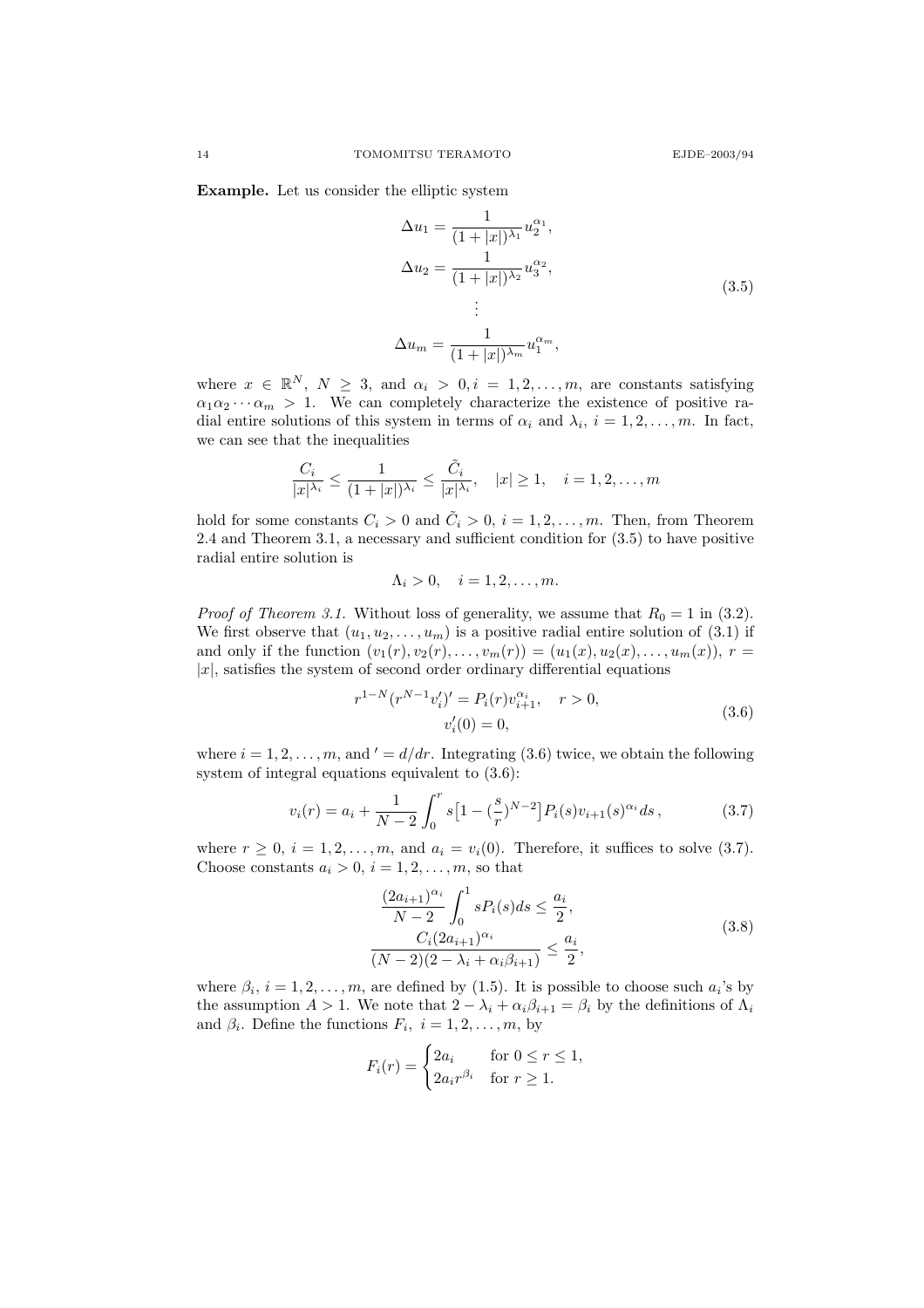We regard the space  $(C[0,\infty))^m$  as a Fréchet space equipped with the topology of uniform convergence of functions on each compact subinterval of  $[0,\infty)$ . Let  $X \subset (C[0,\infty))^m$  denotes the subset defined by

$$
X = \{(v_1, v_2, \dots, v_m) \in (C[0, \infty))^m : a_i \le v_i(r) \le F_i(r), r \ge 0, 1 \le i \le m\}.
$$

Clearly, X is a non-empty closed convex subset of  $(C[0,\infty))^m$ . Define the mapping  $\mathcal{F}: X \to (C[0,\infty))^m$  by  $\mathcal{F}(v_1,v_2,\ldots,v_m) = (\tilde{v}_1,\tilde{v}_2,\ldots,\tilde{v}_m)$ , where

$$
\tilde{v}_i(r) = a_i + \frac{1}{N-2} \int_0^r s \left[ 1 - \left(\frac{s}{r}\right)^{N-2} \right] P_i(s) v_{i+1}(s)^{\alpha_i} ds, \quad r \ge 0.
$$

To apply the Schauder-Tychonoff fixed point theorem, we show that  $\mathcal F$  is a continuous mapping from X into itself such that  $\mathcal{F}(X)$  is relatively compact. (I)  $\mathcal F$  maps X into itself. Let  $(v_1, v_2, \ldots, v_m) \in X$ . Clearly,  $\tilde{v}_i \geq a_i, i = 1, 2, \ldots, m$ . For  $0 \leq r \leq 1$ , we have

$$
\tilde{v}_i(r) \le a_i + \frac{1}{N-2} \int_0^r s P_i(s) v_{i+1}(s)^{\alpha_i} ds
$$
  
\n
$$
\le a_i + \frac{(2a_{i+1})^{\alpha_i}}{N-2} \int_0^1 s P_i(s) ds
$$
  
\n
$$
\le a_i + \frac{a_i}{2} < 2a_i, \quad i = 1, 2, ..., m.
$$

For  $r \geq 1$ , from (3.2), we have

$$
\tilde{v}_i(r) \le a_i + \frac{1}{N-2} \int_0^1 s P_i(s) v_{i+1}(s)^{\alpha_i} ds + \frac{1}{N-2} \int_1^r s P_i(s) v_{i+1}(s)^{\alpha_i} ds
$$
  
\n
$$
\le \frac{3a_i}{2} + \frac{(2a_{i+1})^{\alpha_i} C_i}{N-2} \int_1^r s^{1-\lambda_i + \alpha_i \beta_{i+1}} ds
$$
  
\n
$$
\le \frac{3a_i}{2} + \frac{(2a_{i+1})^{\alpha_i} C_i}{(N-2)(2-\lambda_i + \alpha_i \beta_{i+1})} r^{2-\lambda_i + \alpha_i \beta_{i+1}}
$$
  
\n
$$
\le \frac{3a_i}{2} + \frac{a_i}{2} r^{\beta_i} \le 2a_i r^{\beta_i}, \quad i = 1, 2, ..., m.
$$

Therefore,  $\mathcal{F}(X) \subset X$ .

(II) F is continuous. Let  $\{(v_{1,l}, v_{2,l}, \ldots, v_{m,l})\}_{l=1}^{\infty}$  be a sequence in X which converges to  $(v_1, v_2, \ldots, v_m) \in X$  uniformly on each compact subinterval of  $[0, \infty)$ . Then

$$
|\tilde{v}_{i,l}(r) - \tilde{v}_i(r)| \le \frac{1}{N-2} \int_0^r s \left[1 - \left(\frac{s}{r}\right)^{N-2}\right] P_i(s) |v_{i+1,l}(s)^{\alpha_i} - v_{i+1}(s)^{\alpha_i}| ds
$$
  

$$
\le \frac{1}{N-2} \int_0^r s P_i(s) |v_{i+1,l}(s)^{\alpha_i} - v_{i+1}(s)^{\alpha_i}| ds, \quad i = 1, 2, ..., m.
$$

Since the functions  $h_{i,l}(s) = sP_i(s)|v_{i+1,l}(s)^{\alpha_i} - v_{i+1}(s)^{\alpha_i}|, l \in \mathbb{N}, 1 \le i \le m$ , satisfy  $h_{i,l}(s) \leq 2sP_i(s)F_{i+1}(s)^{\alpha_i}, s \geq 0$ , and  $\{h_{i,l}(s)\}_{l=1}^{\infty}, i = 1, 2, ..., m$ , converge to 0 at every point s, the Lebesgue dominated convergence theorem implies that  $\{\tilde{v}_{i,l}\}_{l=1}^{\infty}, i = 1, 2, \ldots, m$ , converge to  $\tilde{v}_i$  uniformly on each compact subinterval of  $[0, \infty)$ . These imply the continuity of  $\mathcal{F}$ .

(III)  $\mathcal{F}(X)$  is relatively compact. It suffices to show the local equicontinuity of  $\mathcal{F}(X)$ , since  $\mathcal{F}(X)$  is locally uniformly bounded by the fact that  $\mathcal{F}(X) \subset X$ . Let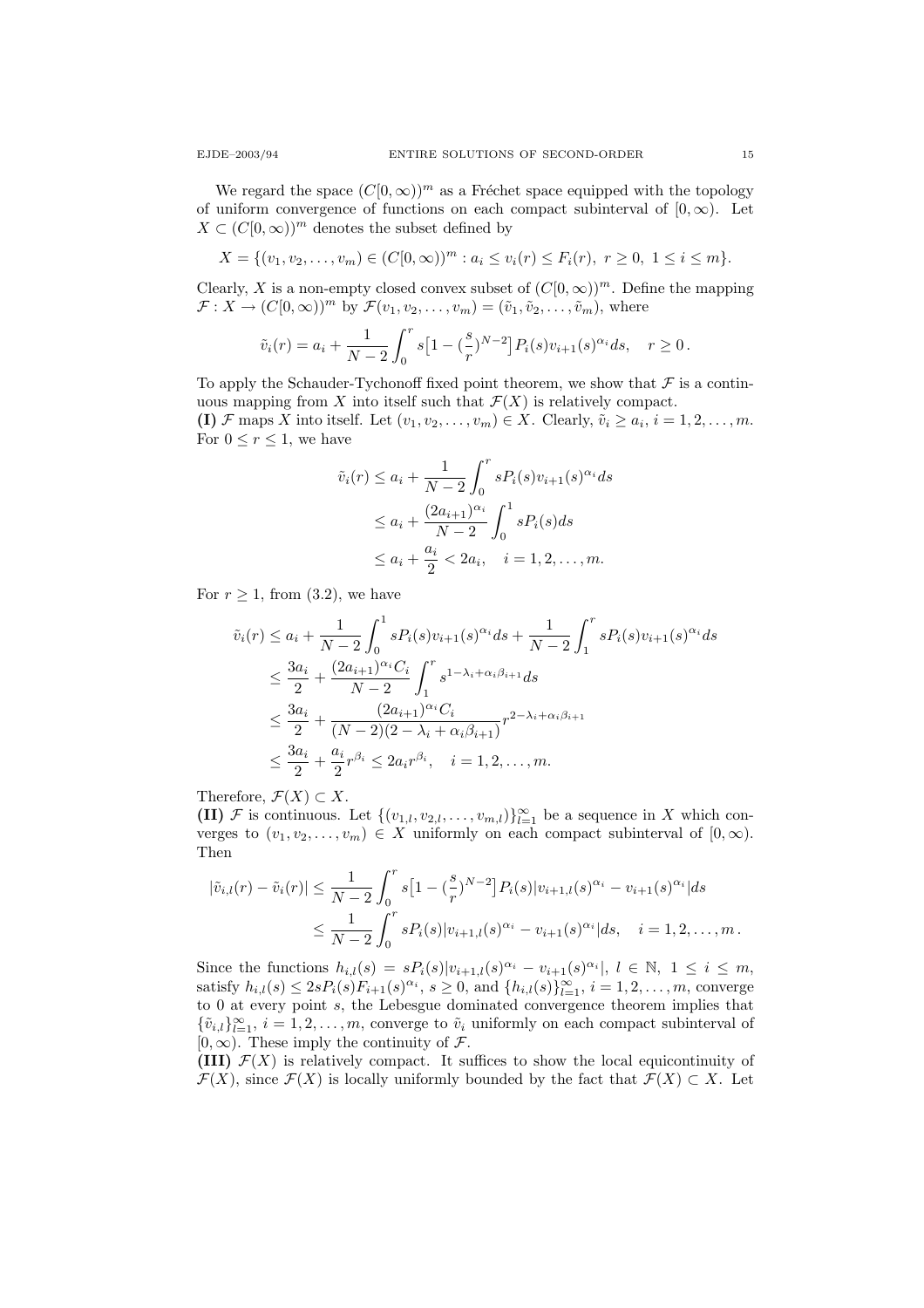$(v_1, v_2, \ldots, v_m) \in X$  and  $R > 0$ . Then we have

$$
\tilde{v}'_i(r) = \int_0^r \left(\frac{s}{r}\right)^{N-1} P_i(s) v_{i+1}(s)^{\alpha_i} ds \le \int_0^R P_i(s) F_{i+1}(s)^{\alpha_i} ds.
$$

These imply the local boundedness of the set  $\{(\tilde{v}'_1, \tilde{v}'_2, \ldots, \tilde{v}'_m); (v_1, v_2, \ldots, v_m) \in$  $X$ . Hence the relative compactness of  $\mathcal{F}(X)$  is shown by the Ascoli-Arzelà theorem.

Therefore, applying the Schauder-Tychonoff fixed point theorem, there exists an element  $(v_1, v_2, \ldots, v_m) \in X$  such that  $(v_1, v_2, \ldots, v_m) = \mathcal{F}(v_1, v_2, \ldots, v_m)$ , that is,  $(v_1, v_2, \ldots, v_m)$  satisfies the system of integral equations (3.7). The function  $(u_1(x), u_2(x), \ldots, u_m(x)) = (v_1(|x|), \ldots, v_m(|x|))$  then gives a solution of (3.6). Since infinitely many  $(a_1, a_2, \ldots, a_m)$  satisfy  $(3.8)$ , we can construct an infinitude of positive radial entire solutions of  $(3.1)$ . This completes the proof.

*Proof of Theorem 3.2.* Without loss of generality, we may assume that  $R_0 = e$  in (3.3). As before, it suffices to solve the following system of integral equations:

$$
v_i(r) = a_i + \int_0^r s \log(\frac{r}{s}) P_i(s) v_{i+1}(s)^{\alpha_i} ds, \quad r \ge 0, \quad i = 1, 2, ..., m,
$$

where  $a_i = v_i(0)$ . Choose constants  $a_i > 0$  so that

$$
(2a_{i+1})^{\alpha_i} e \int_0^e P_i(s) ds \le \frac{a_i}{2},
$$

$$
\frac{(2a_{i+1})^{\alpha_i} C_i}{1 - \lambda_i + \alpha_i \beta_{i+1}} \le \frac{a_i}{2},
$$

where  $\beta_i$ ,  $i = 1, 2, ..., m$ , are defined by (1.5). It is possible to choose such  $a_i$ 's by the assumption  $A > 1$ . We notice that  $\beta_i > 1$  by the assumption (3.4). Define the functions  $F_i$ ,  $i = 1, 2, \ldots, m$ , by

$$
F_i(r) = \begin{cases} 2a_i & \text{for } 0 \le r \le e, \\ 2a_i(\log r)^{\beta_i} & \text{for } r \ge e. \end{cases}
$$

Consider the set

$$
Y = \{(v_1, v_2, \dots, v_m) \in (C[0, \infty))^m : a \le v_i(r) \le F_i(r), r \ge 0, 1 \le i \le m\},\
$$

which is a closed convex subset of  $(C[0,\infty))^m$ . Define the mapping  $\mathcal{F}: Y \to Y$  $(C[0,\infty))^m$  by  $\mathcal{F}(v_1,v_2,\ldots,v_m) = (\tilde{v}_1,\tilde{v}_2,\ldots,\tilde{v}_m)$ , where

$$
\tilde{v}_i(r) = a_i + \int_0^r s \log(\frac{r}{s}) P_i(s) v_{i+1}(s)^{\alpha_i} ds, \quad r \ge 0, \quad i = 1, 2, ..., m.
$$

We will verify that  $\mathcal F$  is a continuous mapping from Y into itself such that  $\mathcal F(Y)$  is relatively compact.

We first show that F maps Y into itself. Let  $(v_1, v_2, \ldots, v_m) \in Y$ . It is clear that  $\tilde{v}_i \ge a_i, i = 1, 2, \ldots, m$ . Let  $0 \le r \le e$ . Then, using the inequality  $0 \le s \log(r/s) \le$  $r/e$  for  $0 \leq s \leq r$ , we have

$$
\tilde{v}_i(r) \le a_i + \frac{r}{e} \int_0^r P_i(s) v_i(s)^{\alpha_i} ds
$$
  
\n
$$
\le a_i + (2a_{i+1})^{\alpha_i} \int_0^e P_i(s) ds
$$
  
\n
$$
\le a_i + \frac{a_i}{2} < 2a_i, \ i = 1, 2, \dots, m.
$$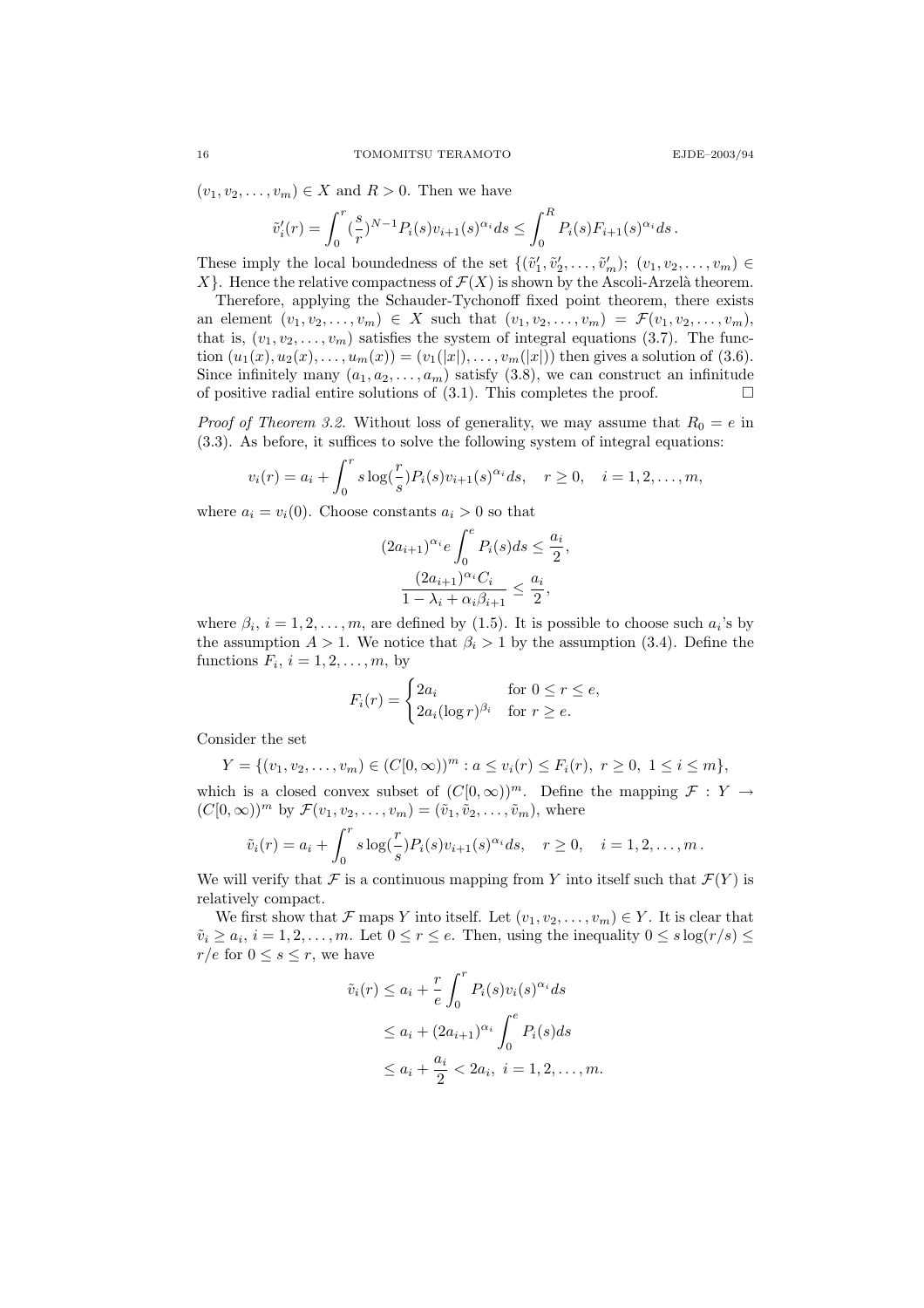Let  $r \geq e$ . Then we write

$$
\tilde{v}_i(r) = a_i + \left(\int_0^1 + \int_1^e + \int_e^r\right) s \log(\frac{r}{s}) P_i(s) v_{i+1}(s)^{\alpha_i} ds \equiv a_i + I_1 + I_2 + I_3.
$$

The inequality  $0 \leq s \log(r/s) \leq \log r$  for  $0 \leq s \leq 1$  implies that

$$
I_1 \le \int_0^1 P_i(s)v_{i+1}(s)^{\alpha_i} ds \log r \le (2a_{i+1})^{\alpha_i} e \int_0^1 P_i(s) ds \log r.
$$
 (3.9)

The integrals  $I_2$  and  $I_3$  are estimated as follows:

$$
I_2 \leq \int_1^e sP_i(s)v_{i+1}(s)^{\alpha_i} ds \log r
$$
  
\n
$$
\leq (2a_{i+1})^{\alpha_i} \int_1^e sP_i(s)ds \log r
$$
  
\n
$$
\leq (2a_{i+1})^{\alpha_i} e \int_1^e P_i(s)ds \log r ;
$$
  
\n
$$
I_3 \leq \int_e^r sP_i(s)v_{i+1}(s)^{\alpha_i} ds \log r
$$
  
\n
$$
\leq (2a_{i+1})^{\alpha_i} C_i \int_e^r s^{-1} (\log s)^{-\lambda_i + \alpha_i \beta_{i+1}} ds \log r
$$
  
\n
$$
= (2a_{i+1})^{\alpha_i} C_i \int_1^{\log r} t^{-\lambda_i + \alpha_i \beta_{i+1}} dt \log r
$$
  
\n
$$
\leq \frac{(2a_{i+1})^{\alpha_i} C_i}{1 - \lambda_i + \alpha_i \beta_{i+1}} (\log r)^{2 - \lambda_i + \alpha_i \beta_{i+1}}
$$
  
\n
$$
\leq \frac{a_i}{2} (\log r)^{\beta_i}.
$$
  
\n(3.11)

From  $(3.9)$  and  $(3.10)$ , we have

$$
I_1 + I_2 \le (2a_{i+1})^{\alpha_i} e \int_0^e P_i(s) ds \log r \le \frac{a_i}{2} (\log r)^{\beta_i}.
$$
 (3.12)

Thus by (3.11) and (3.12) we obtain  $\tilde{v}_i(r) \leq 2a_i(\log r)^{\beta_i}$ ,  $i = 1, 2, ..., m$ . Therefore,  $\mathcal{F}(v_1, v_2, \ldots, v_m) \in Y$ .

The continuity of  $\mathcal F$  and the relative compactness of  $\mathcal F(Y)$  can be verified in a routine manner. Thus there exists an element  $(v_1, v_2, \ldots, v_m) \in Y$  such that  $(v_1, v_2, \ldots, v_m) = \mathcal{F}(v_1, v_2, \ldots, v_m)$  by the Schauder-Tychonoff fixed point theorem. It is clear that this  $(v_1, v_2, \ldots, v_m)$  gives rise to a positive radial entire solution  $(u_1(x), u_2(x), \ldots, u_m(x)) = (v_1(|x|), v_2(|x|), \ldots, v_m(|x|))$  of (3.1).

The proof of Theorem 3.3 is the same as that of Theorem 3.1. So we leave the proof to the reader.

## 4. Liouville type theorem

Consider the semilinear elliptic system

$$
\Delta u_1 = P_1(x) u_2^{\alpha_1},
$$
  
\n
$$
\Delta u_2 = P_2(x) u_3^{\alpha_2},
$$
  
\n
$$
\vdots
$$
  
\n
$$
\Delta u_m = P_m(x) u_{m+1}^{\alpha_m}, \ u_{m+1} = u_1,
$$
\n(4.1)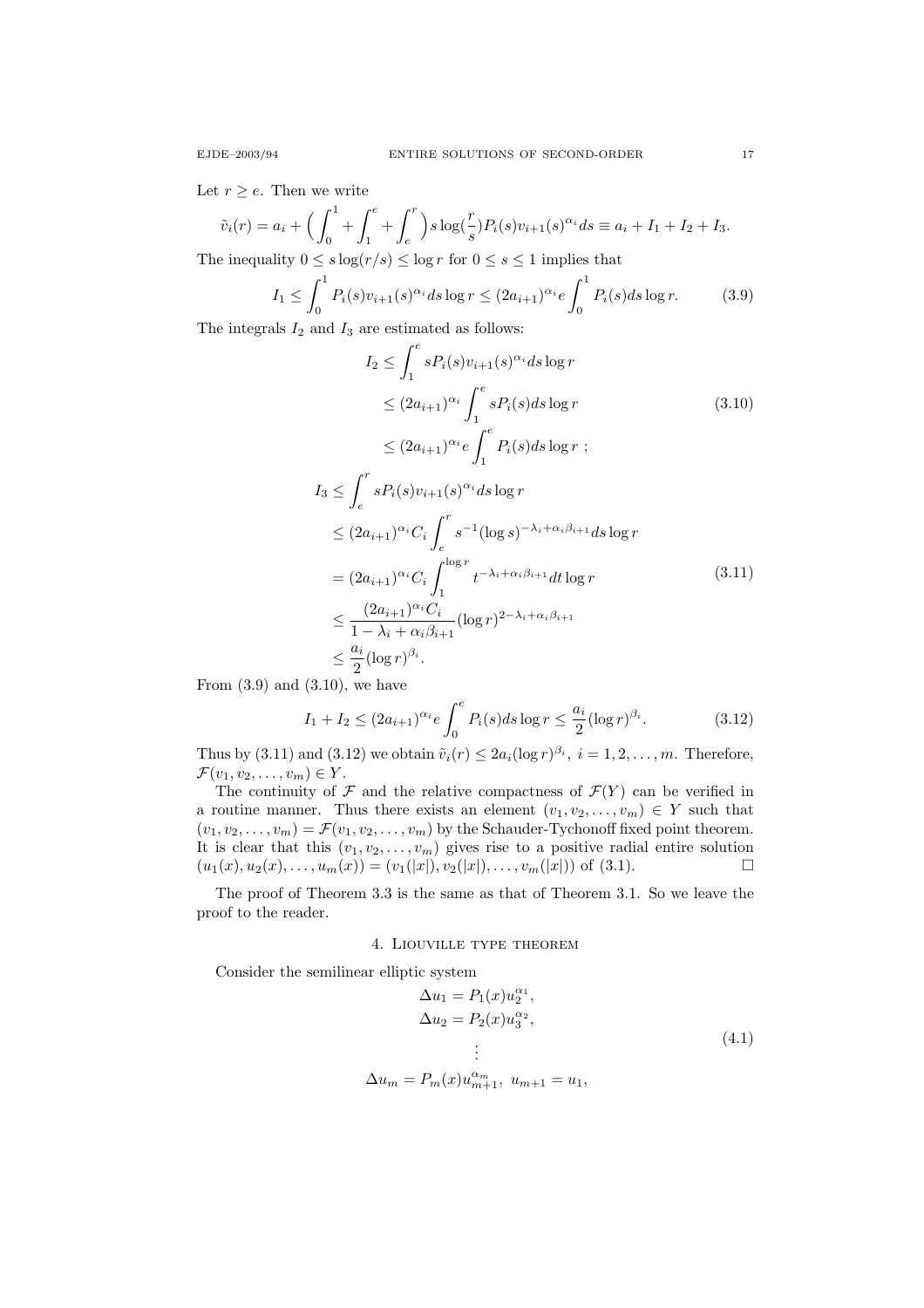where  $x \in \mathbb{R}^N$ ,  $N \geq 3$  and  $m \geq 2$  are integers and  $\alpha_i > 0$ ,  $i = 1, 2, \ldots, m$ , are constants satisfying  $\alpha_1 \alpha_2 \cdots \alpha_m > 1$ . Suppose that

$$
P_i(x) \ge \frac{C_i}{|x|^{\lambda_i}}, \quad |x| \ge x_0 > 0, \quad i = 1, 2, \dots, m,
$$

hold for some constants  $C_i > 0$  and  $\lambda_i \in \mathbb{R}$ , satisfying  $\Lambda_i \leq 0$  for some  $i \in$  $\{1, 2, \ldots, m\}$ . If, in addition,  $\alpha_i \geq 1$ ,  $i = 1, 2, \ldots, m$ , then as studied in Sections 2.2 and 2.3 one can conclude from Theorems 2.4 and 2.7 that system (4.1) has no nonnegative nontrivial entire solutions. However, if at least one of  $\alpha_i$ ,  $i \in \{1, 2, ..., m\}$ , is less than 1, then one cannot derive any information about the nonnegative nontrivial entire solutions without radial symmetry. When  $\alpha_1 \alpha_2 \cdots \alpha_m > 1$  and the same hypothesis of Theorem 2.7 hold, does not (4.1) possess a nonnegative nontrivial entire solutions? To give a partial answer this question we prove a Liouville type theorem for nonnegative entire solutions of (4.1). Our result is as follows:

**Theorem 4.1.** Let  $N \geq 3$ . Suppose that

$$
\liminf_{|x| \to \infty} |x|^{\lambda_i} P_i(x) > 0, \quad i = 1, 2, \dots, m,
$$
\n(4.2)

hold for some constants  $\lambda_i$ ,  $i = 1, 2, ..., m$ , and there exists an  $i_0 \in \{1, 2, ..., m\}$ such that  $\Lambda_{i_0} \leq 0$ . If  $(u_1, u_2, \ldots, u_m)$  is a nonnegative entire solution of (4.1) satisfying

$$
u_{i_0}(x) = O(\exp|x|^{\rho}) \text{ as } |x| \to \infty \quad \text{for some } \rho > 0,
$$
 (4.3)

then  $(u_1, u_2, \ldots, u_m) \equiv (0, 0, \ldots, 0).$ 

The next lemma is needed in proving Theorem 4.1.

**Lemma 4.2.** Let  $(u_1, u_2, \ldots, u_m)$  be a nonnegative entire solution of (4.1), and  $b \in (0,1)$  be a constant. Then its spherical mean  $(\bar{u}_1, \bar{u}_2, \ldots, \bar{u}_m)$  satisfies the ordinary differential inequalities

$$
\bar{u}'_i(r) \ge \tilde{C}_i r P_{i*}(r) \bar{u}_{i+1}(br)^{\alpha_i}, \ r > 0, \quad i = 1, 2, ..., m,
$$
\n(4.4)\n  
\n
$$
\bar{u}'_i(0) = 0,
$$

where  $\tilde{C}_i = \tilde{C}_i(N, \alpha_i, b) > 0$ ,  $i = 1, 2, ..., m$ , are constants and

$$
P_{i*}(r) = \min_{|x| \le r} P_i(x), \quad r \ge 0, \quad i = 1, 2, \dots, m.
$$

To prove this lemma, we present the following lemma; see [4, p.244] or [11, p.225].

**Lemma 4.3.** Let D be a domain in  $\mathbb{R}^N$ . Suppose that  $\sigma > 0$  is a constant, and  $x_0 \in D$  and  $r > 0$  satisfy  $B_{2r}(x_0) \equiv \{x \in \mathbb{R}^N; |x - x_0| \leq 2r\} \subset D$ . Then, we can find a constant  $C = C(N, \sigma) > 0$  satisfying

$$
\Big(\max_{B_r(x_0)}u\Big)^{\sigma}\leq \frac{C}{r^N}\int_{B_{2r}(x_0)}u^{\sigma}dx,
$$

for any function  $u \in C^2(D)$  satisfying  $u \ge 0$ ,  $\Delta u \ge 0$  in D.

*Proof of Lemma 4.2.* Let  $(u_1, u_2, \ldots, u_m)$  be a nonnegative entire solution of (4.1). By taking the mean value of (4.1), we have

$$
(r^{N-1}\bar{u}'_i(r))' = \frac{1}{\omega_N} \int_{|x|=r} P_i(x)u_{i+1}(x)^{\alpha_i}dS, \quad r \ge 0, \quad i = 1, 2, \dots, m. \tag{4.5}
$$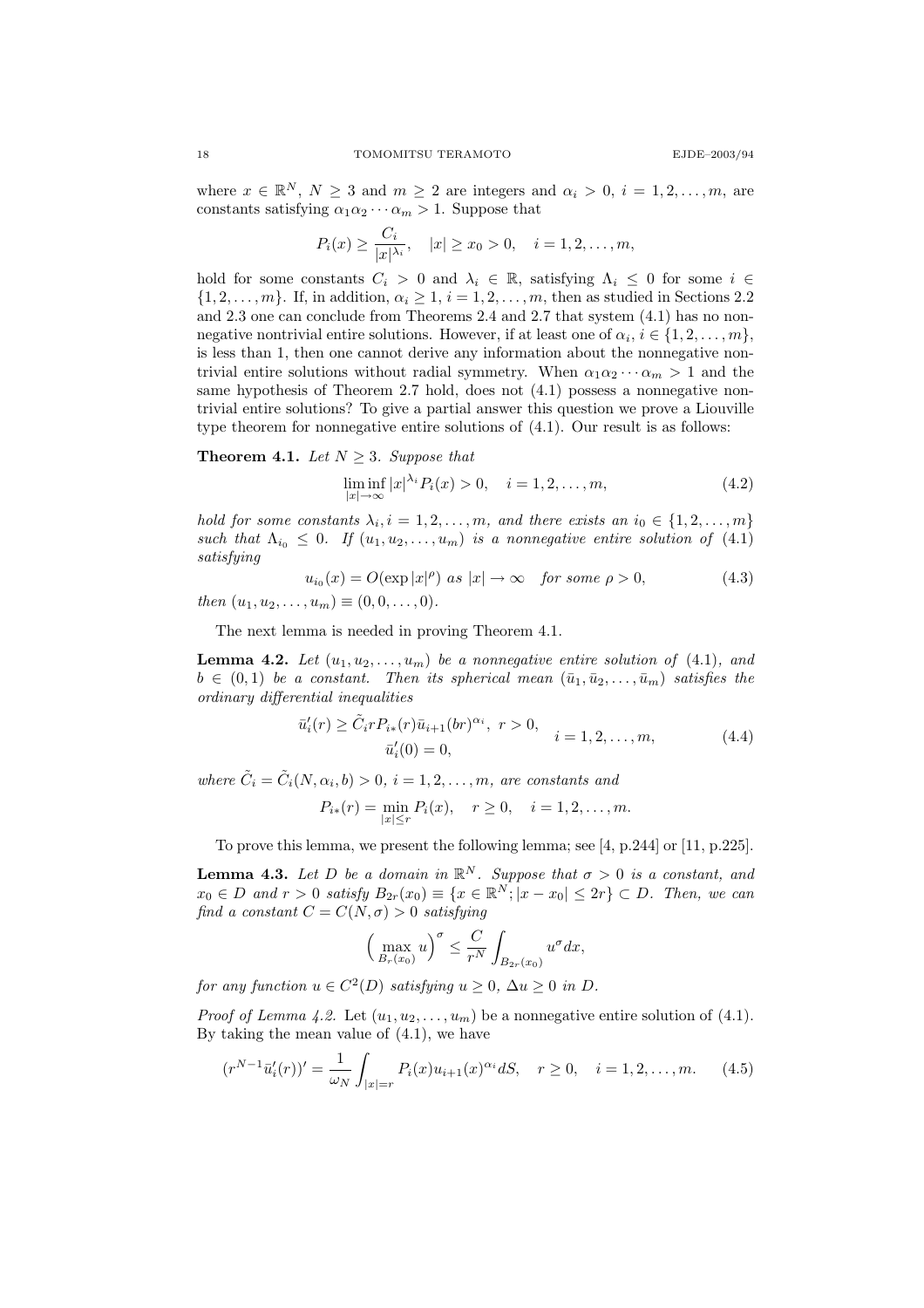Since an integration of (4.5) shows that  $\bar{u}_i(r)$ ,  $i = 1, 2, \ldots, m$ , are nondecreasing on [0, ∞), we may assume that  $b > 1/2$  in (4.4). Put  $b = 1 - a$ ,  $a \in (0, 1/2)$ . Integrating  $(4.5)$  over  $[0, r]$ , we have

$$
\bar{u}'_i(r) = \frac{1}{\omega_N r^{N-1}} \int_{|x| \le r} P_i(x) u_{i+1}(x)^{\alpha_i} dx \ge \frac{P_{i*}(r)}{\omega_N r^{N-1}} \int_{|x| \le r} u_{i+1}(x)^{\alpha_i} dx. \tag{4.6}
$$

Let  $r > 0$  be fixed. We take  $y_{i+1} \in \mathbb{R}^N$ ,  $i = 1, 2, ..., m$ , such that

$$
u_{i+1}(y_{i+1}) = \max_{|x|= (1-a)r} u_{i+1}(x) \quad \Big( = \max_{|x| \le (1-a)r} u_{i+1}(x) \Big),
$$

and take  $z_{i+1} \in \mathbb{R}^N$ ,  $i = 1, 2, ..., m$ , such that  $z_{i+1} = My_{i+1}$ ,  $0 < M < 1$ , and  $|y_{i+1} - z_{i+1}| = ar$ . Then we can see that

$$
\int_{|x|\leq r} u_{i+1}(x)^{\alpha_i} dx \geq \int_{|x-z_{i+1}|\leq 2ar} u_{i+1}(x)^{\alpha_i} dx, \quad i=1,2,\ldots,m,
$$

and using Lemma 4.3, we obtain

$$
\int_{|x-z_{i+1}| \le 2ar} u_{i+1}(x)^{\alpha_i} dx \ge C_i r^N \left( \max_{|x-z_{i+1}| \le ar} u_{i+1}(x) \right)^{\alpha_i}
$$
  
\n
$$
= C_i r^N \{ u_{i+1}(y_{i+1}) \}^{\alpha_i}
$$
  
\n
$$
= C_i r^N \left( \max_{|x|=|(1-a)r} u_{i+1}(x) \right)^{\alpha_i}
$$
  
\n
$$
\ge C_i r^N \bar{u}_{i+1}((1-a)r)^{\alpha_i},
$$

where  $i = 1, 2, ..., m$  and  $C_i = C_i(N, \alpha_i, a) > 0$  are constants. ¿From this estimate and  $(4.6)$  we obtain  $(4.4)$ . Thus the proof is complete.

*Proof of Theorem 4.1.* Assume that  $(4.2)$  holds. Then there exist positive constants  $C_i > 0, i = 1, 2, ..., m$ , and  $R_0 > 0$  such that

$$
P_i(x) \ge \frac{C_i}{|x|^{\lambda_i}} \quad \text{for } |x| \ge R_0.
$$

So that

$$
P_{i*}(r) \ge \frac{C_i}{r^{\lambda_i}} \quad \text{for } r \ge R_0. \tag{4.7}
$$

Without loss of generality we may assume that  $i_0 = 1$ . Suppose to the contrary that (4.1) has a nonnegative nontrivial entire solution  $(u_1, u_2, \ldots, u_m)$  satisfying (4.3) with  $i_0 = 1$ . Then, by Lemma 4.2, its spherical mean  $(\bar{u}_1, \bar{u}_2, \dots, \bar{u}_m)$  satisfies  $(4.4).$ 

We choose the constant  $b < 1$  in (4.4) such that  $1 < b^{-2m} < A^{1/\rho}$ , where  $\rho$  is the number appearing in (4.3). We first show that

$$
\lim_{r \to \infty} \bar{u}_1(r) = \infty,\tag{4.8}
$$

and

$$
\bar{u}_1(lr) \ge L\bar{u}_1(r)^A \quad \text{near } +\infty \tag{4.9}
$$

where  $L > 0$  is some constant and  $l = b^{-2m}$ . Integrating  $(4.4)$  on  $[0, r]$ , we have

$$
\bar{u}_i(r) \ge \bar{u}_i(0) + \tilde{C}_i \int_0^r s P_{i*}(s) \bar{u}_{i+1}(bs)^{\alpha_i} ds, \quad r \ge 0, \quad i = 1, 2, \dots, m. \tag{4.10}
$$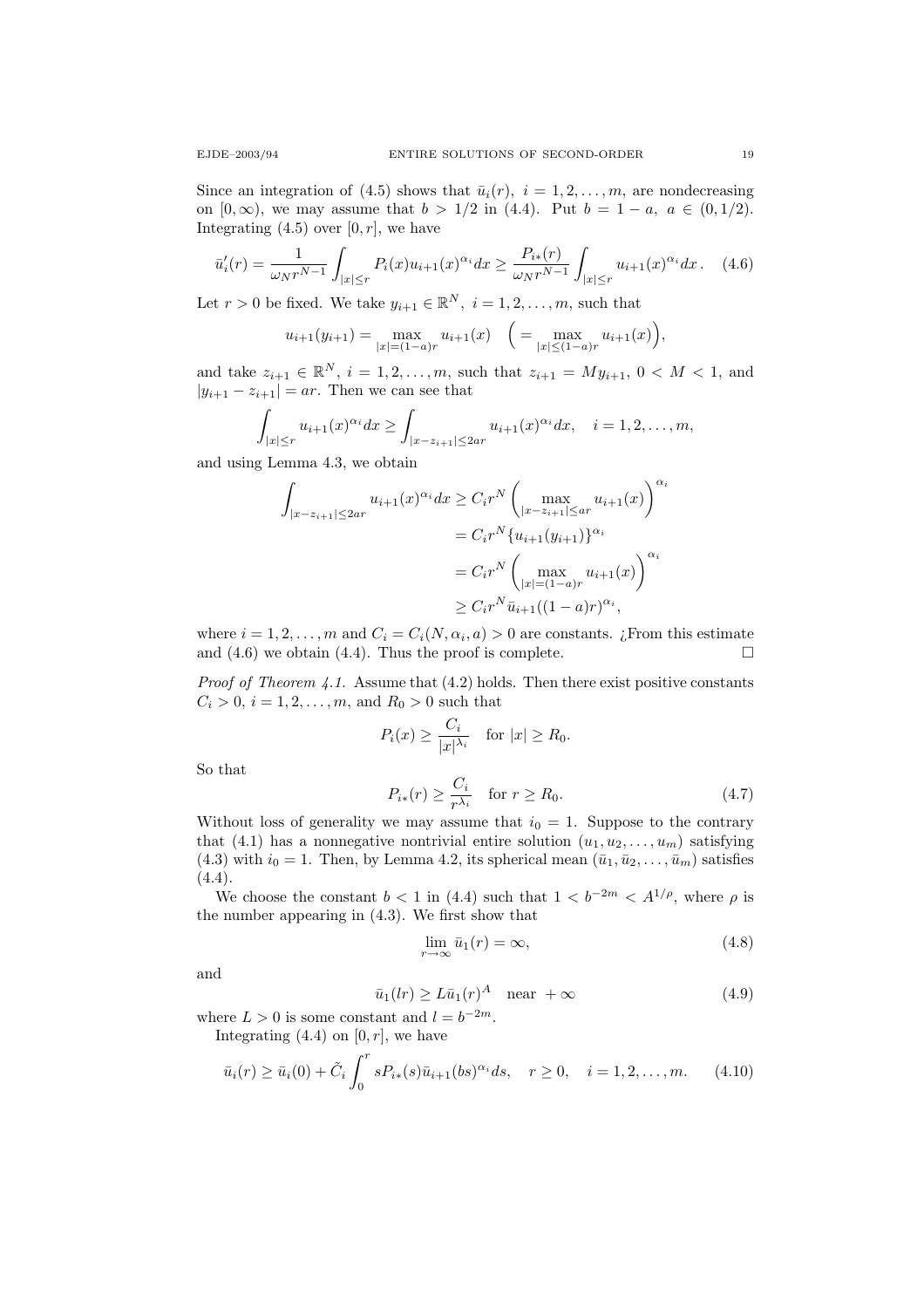Since  $(u_1, u_2, \ldots, u_m)$  is nonnegative and nontrivial, for some point  $x_* \in \mathbb{R}^N$  we have  $u_i(x_*) > 0$  for some  $i \in \{1, 2, ..., m\}$ ; that is  $\bar{u}_i(r_*) > 0$ ,  $r_* = |x_*|$ . We may assume that  $r_* \ge R_0$ . Therefore, we see from (4.10) that  $\bar{u}_i(r) > 0$  for  $r > r_*$ .

Let  $r \geq r_*/b$  be large enough. Integrating (4.4) over [br, r], from (4.7) and the monotonicity of  $u_i$  we have

$$
\bar{u}_i(r) - \bar{u}_i(br) \ge \tilde{C}_i \int_{br}^r s P_{i*}(s) \bar{u}_{i+1}(bs)^{\alpha_i} ds
$$
  
\n
$$
\ge \tilde{C}_i \bar{u}_{i+1}(b^2 r)^{\alpha_i} \int_{br}^r s^{1-\lambda_i} ds
$$
  
\n
$$
= \tilde{C}_i \frac{1 - b^{2-\lambda_i}}{2 - \lambda_i} \bar{u}_{i+1}(b^2 r)^{\alpha_i} r^{2-\lambda_i},
$$

namely,

$$
\bar{u}_i(r) \ge Cr^{2-\lambda_i}\bar{u}_{i+1}(b^2r)^{\alpha_i}, \quad i = 1, 2, \dots, m,
$$
\n(4.11)

where  $C$  is some positive constant. Notice that  $(4.11)$  is still valid even though  $\lambda_i = 2 \text{ (with } C = \tilde{C}_i \log b^{-1}).$ 

From (4.11), by iteration, it follows that

$$
\bar{u}_1(r) \ge Cr^{-\Lambda_1} \bar{u}_1(b^{2m}r)^A
$$
,  $r > \frac{r_*}{b^{2m}}$ ,

where  $C > 0$  is some constant. From the assumption  $\Lambda_1 \leq 0$ , we obtain (4.9). The inequality (4.4) with  $i = 1$  and (4.11) imply

$$
\bar{u}'_1(r) \ge Cr^{\tau} P_{1*}(r) \bar{u}_1(b^{2(m-1)+1}r)^A,\tag{4.12}
$$

where

$$
\tau = 1 + \sum_{j=1}^{m-1} \left\{ (2 - \lambda_{1+j}) \prod_{k=0}^{j-1} \alpha_{1+k} \right\} = \lambda_1 - 1 - \Lambda_1.
$$

Integrating (4.12) over [ $r_1, r$ ],  $b^{2(m-1)+1}r_1 > r_*$ , we have

$$
\bar{u}_1(r) \ge \bar{u}_1(r_1) + C \int_{r_1}^r s^{\tau} P_{1*}(s) \bar{u}_1(b^{2(m-1)+1} s)^A ds
$$
  
 
$$
\ge \bar{u}_1(r_1) + C \bar{u}_1(b^{2(m-1)+1} r_1)^A \int_{r_1}^r s^{\tau - \lambda_1} ds.
$$

From the assumption  $\Lambda_1 \leq 0$ , we can see that  $\tau - \lambda_1 \geq -1$ , which implies that (4.8) holds. Let  $\tilde{r}$  be large so that

$$
L^{\frac{1}{A-1}}\bar{u}_1(\tilde{r}) \ge e,\tag{4.13}
$$

and

$$
\bar{u}_1(lr) \ge L\bar{u}_1(r)^A, \quad r \ge \tilde{r}, \tag{4.14}
$$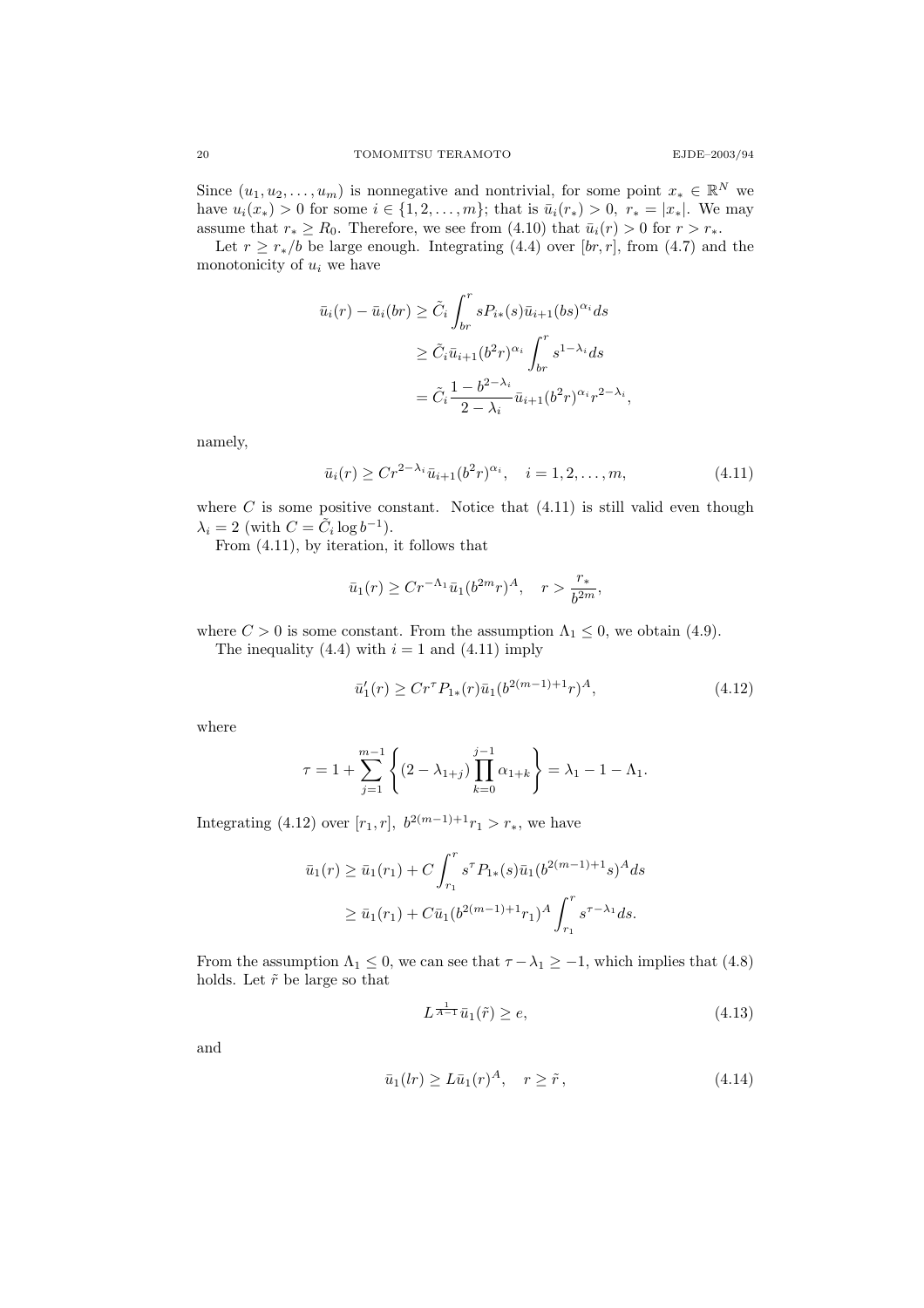where  $L > 0$  is the constant appearing in (4.9). It is possible to choose such an  $\tilde{r}$ by (4.8) and (4.9). For  $k \in \mathbb{N}$ , from (4.14) we obtain

$$
\bar{u}_1(l^k \tilde{r}) \ge L \bar{u}_1(l^{k-1} \tilde{r})^A
$$
\n
$$
\ge L^{1+A} \bar{u}_1(l^{k-2} \tilde{r})^{A^2}
$$
\n
$$
\ge \dots
$$
\n
$$
\ge L^{1+A+\dots+A^{k-1}} \bar{u}_1(\tilde{r})^{A^k}
$$
\n
$$
= L^{-\frac{1}{A-1}} \left[ L^{\frac{1}{A-1}} \bar{u}_1(\tilde{r}) \right]^{A^k}
$$

Hence we see from (4.13) that

$$
\bar{u}_1(l^k \tilde{r}) \ge L^{-\frac{1}{A-1}} \exp A^k. \tag{4.15}
$$

.

Let  $r \geq l\tilde{r}$ . Then we can find that there exists a unique positive integer  $k = k(r)$ such that  $l^k \tilde{r} \leq r < l^{k+1} \tilde{r}$ . Thus k satisfies

$$
k > \frac{\log r - \log \tilde{r}}{\log l} - 1.
$$

It follows therefore from (4.15) that

$$
\bar{u}_1(r) \ge \bar{u}_1(l^k \tilde{r}) \ge L^{-\frac{1}{A-1}} \exp A^k
$$
  
\n
$$
\ge L^{-\frac{1}{A-1}} \exp \left\{ A^{-\frac{\log \tilde{r}}{\log l} - 1} \cdot A^{\frac{\log r}{\log l}} \right\}
$$
  
\n
$$
= L^{-\frac{1}{A-1}} \exp \left\{ A^{-\frac{\log \tilde{r}}{\log l} - 1} r^{\frac{\log A}{\log l}} \right\}.
$$
\n(4.16)

On the other hand, because  $u_1(x) = O(\exp |x|^{\rho})$  as  $|x| \to \infty$ , we obviously have

$$
\bar{u}_1(r) = O(\exp r^{\rho})
$$
 as  $r \to \infty$ .

Since  $\log A / \log l = \log A / \log b^{-2m} > \rho$  from our choice of b, (4.16) gives a contradiction. The proof is complete.

**Remark 4.4.** (i) When  $m = 2$ , Theorem 4.1 reduces to [13, Theorem 1]. However, the proof given here is simpler than in [13].

(ii) As described in Remark 2.3, in the case  $m = 2$ , the nonnegative entire solution  $(u_1, u_2)$  of  $(4.1)$  satisfies

$$
u_1(x) \leq C|x|^{\beta_1}
$$
 and  $u_2(x) \leq C|x|^{\beta_2}$  at  $\infty$ 

without the assumptions  $\alpha_1 \geq 1$  and  $\alpha_2 \geq 1$  under the condition (4.2). From this fact and (4.8), we can see that if  $(\lambda_1, \lambda_2)$  satisfies  $\Lambda_1 \leq 0$ , then the system (4.1) does not have nonnegative nontrivial entire solutions. Therefore, we find that Theorem 2.7 holds without the assumptions  $\alpha_1 \geq 1$  and  $\alpha_2 \geq 1$ . So we conjecture that the conclusion of Theorem 2.7 holds without the assumptions  $\alpha_i \geq 1, i = 1, 2, \ldots, m$ .

Acknowledgement. The author would like to express his sincere gratitude to Professor Hiroyuki Usami for many helpful comments and stimulating discussions. The author is also grateful to the referee who has kindly let him know about the work of Bidaut-Veron and Grillot [1].